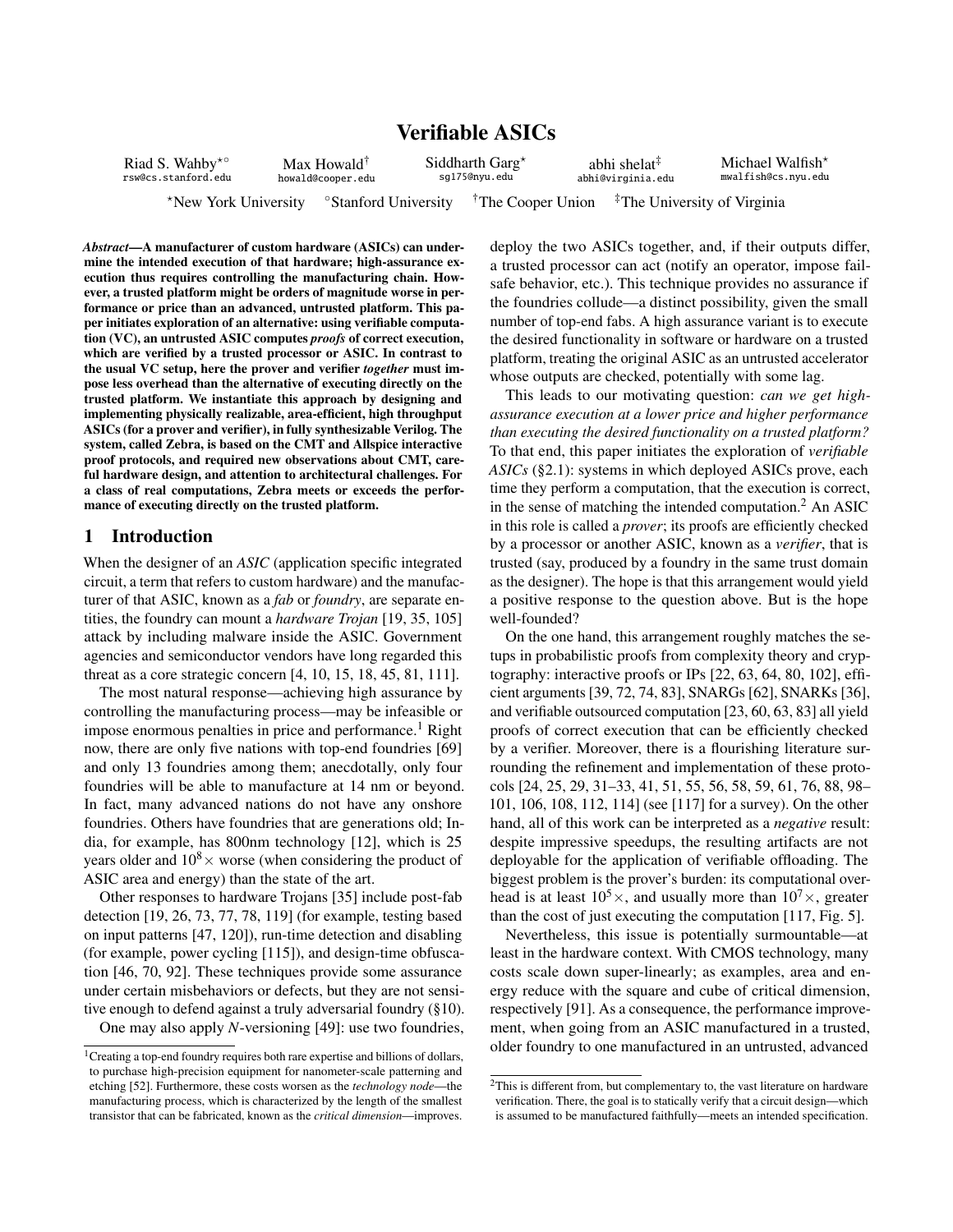foundry, can be *larger* than the overhead of provers in the aforementioned systems (as with the earlier example of India).

Given this gap, verifiable outsourcing protocols could yield a positive answer to our motivating question—but only if the prover can be implemented on an ASIC in the first place. And that is easier said than done. Many protocols for verifiable outsourcing [\[24,](#page-18-16) [25,](#page-18-17) [29,](#page-18-18) [31](#page-18-19)[–33,](#page-18-20) [41,](#page-18-21) [51,](#page-18-22) [56,](#page-18-24) [58,](#page-18-25) [59,](#page-18-26) [61,](#page-18-27) [76,](#page-19-14) [88,](#page-19-15) [99–](#page-19-24)[101,](#page-19-17) [114\]](#page-19-21) have concrete bottlenecks (cryptographic operations, serial phases, communication patterns that lack temporal and spatial locality, etc.) that seem incompatible with an efficient, physically realizable hardware design. (We learned this the hard way; see Section [9.](#page-15-0))

Fortunately, there is a protocol in which the prover uses no cryptographic operations, has highly structured and parallel data flows, and demonstrates excellent spatial and temporal locality. This is CMT [\[55\]](#page-18-23), an interactive proof that refines GKR [\[63\]](#page-18-9). Like all implemented protocols for verifiable outsourcing, CMT works over computations expressed as *arithmetic circuits*, meaning, loosely speaking, additions and multiplications. To be clear, CMT has further restrictions. As enhanced by Allspice [\[112\]](#page-19-20), CMT works best for computations that have a parallel and numerical flavor and make sparing use of non-arithmetic operations ([§2.2\)](#page-2-1). But we can live with these restrictions because there are computations that have the required form (the number theoretic transform, polynomial evaluation, elliptic curve operations, pattern matching with don't cares, etc.; see also [\[55,](#page-18-23) [88,](#page-19-15) [99](#page-19-24)[–101,](#page-19-17) [106,](#page-19-18) [108,](#page-19-19) [112\]](#page-19-20)).

Moreover, one might expect something to be sacrificed, since our setting introduces additional challenges to verifiable computation. First, working with hardware is inherently difficult. Second, whereas the performance requirement up until now has been that the verifier save work versus carrying out the computation directly [\[41,](#page-18-21) [55,](#page-18-23) [60,](#page-18-15) [88,](#page-19-15) [99–](#page-19-24)[101,](#page-19-17) [112,](#page-19-20) [114\]](#page-19-21), here we have the additional requirement that the *whole system*—verifier together with prover—has to beat that baseline.

This brings us to the work of this paper. We design, implement, and evaluate physically realizable, high-throughput ASICs for a prover and verifier based on CMT and Allspice. The overall system is called *Zebra*.

Zebra's design ([§3\)](#page-5-0) is based, first, on new observations about CMT, which yield parallelism (beyond that of prior work [\[108\]](#page-19-19)). One level down, Zebra arranges for locality and predictable data flow. At the lowest level, Zebra's design is latency insensitive [\[44\]](#page-18-28), with few timing constraints, and it reuses circuitry to reduce ASIC area. Zebra also responds to architectural challenges ([§4\)](#page-8-0), including how to meet the requirement, which exists in most implemented protocols for verifiable computation, of trusted offline precomputation; how to endow the verifier with storage without the cost of a trusted storage substrate; and how to limit the overhead of the verifierprover communication.

The core design is fully implemented ([§6\)](#page-10-0): Zebra includes a compiler that takes an arithmetic circuit description to synthesizable Verilog (meaning that the Verilog can be compiled to a hardware implementation). Combined with existing compilers that take C code to arithmetic circuit descriptions [\[31–](#page-18-19) [33,](#page-18-20) [40,](#page-18-29) [41,](#page-18-21) [51,](#page-18-22) [56,](#page-18-24) [88,](#page-19-15) [99,](#page-19-24) [101,](#page-19-17) [112,](#page-19-20) [114\]](#page-19-21), Zebra obtains a pipeline in which a human writes high-level software, and a toolchain produces a hardware design.

Our evaluation of Zebra is based on detailed modeling ([§5\)](#page-9-0) and measurement ([§7\)](#page-10-1). Taking into account energy, area, and throughput, Zebra outperforms the baseline when both of the following hold: (a) the technology gap between  $\mathscr P$  and  $\mathscr V$ is a more than a decade, and (b) the computation of interest can be expressed naturally as an arithmetic circuit with tens of thousands of operations. An example is the number theoretic transform  $(\S 8.1)$ : for  $2^{10}$ -point transforms, Zebra is competitive with the baseline; on larger computations it is better by  $2-3\times$ . Another example is elliptic curve point multiplication ([§8.2\)](#page-14-0): when executing several hundred in parallel, Zebra outperforms the baseline by about  $2 \times$ .

Zebra has clear limitations ([§9\)](#page-15-0). Even in the narrowly defined regime where it beats the baseline, the price of verifiability is very high, compared to untrusted execution. Also, Zebra has some heterodox manufacturing and operating requirements ([§4\)](#page-8-0); for example, the operator must periodically take delivery of a preloaded hard drive. Finally, Zebra does not have certain properties that other verifiable computation do: low round complexity, public verifiability, zero knowledge properties, etc. On the other hand, these amenities aren't needed in our context.

Despite the qualified results, we believe that this work, viewed as a first step, makes contributions to hardware security and to verifiable computation:

- It initiates the study of verifiable ASICs. The high-level notion had been folklore (for example, [\[50,](#page-18-30) §1.1]), but there have been many details to work through ([§2.1,](#page-2-0) [§2.3\)](#page-5-1).
- It demonstrates a response to hardware Trojans that works in a much stronger threat model than prior defenses ([§10\)](#page-16-0).
- It makes new observations about CMT. While they are of mild theoretical interest (at best), they matter a lot for the efficiency of an implementation.
- It includes a hardware design that achieves efficiency by composing techniques at multiple levels of abstraction. Though their novelty is limited (in some cases, it is none), together they produce a milestone: the first hardware design and implementation of a probabilistic proof system.
- It performs careful modeling, accounting, and measurement. At a higher level, this is the first work to identify a setting in which one can simultaneously capture the "cost" of a prover and verifier together, and to give implementations for which this quantity is (sometimes) less expensive than having the verifier compute on its own.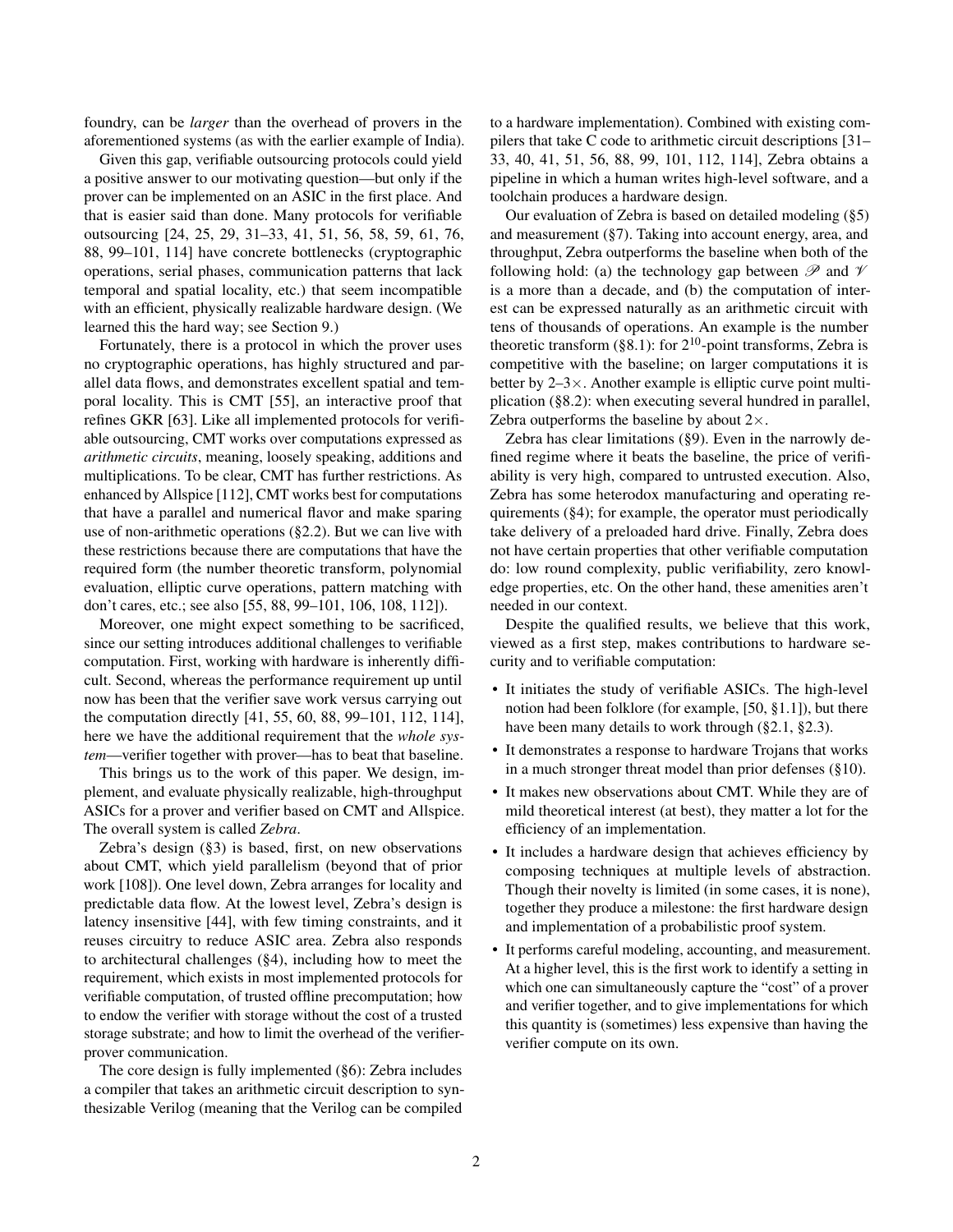<span id="page-2-2"></span>

FIGURE 1—Verifiable ASICs. A principal outsources the production of an ASIC ( $\mathscr{P}$ ) to an untrusted foundry and gains high-assurance execution via a trusted verifier  $(\mathcal{V})$  and a probabilistic proof protocol.

# 2 Setup and starting point

## <span id="page-2-0"></span>2.1 Problem statement: verifiable ASICs

The setting for *verifiable ASICs* is depicted in Figure [1.](#page-2-2) There is a principal, who defines a *trust domain*. The principal could be a government, a fabless semiconductor company that designs circuits, etc. The principal wishes to deploy an ASIC that performs some computation Ψ, and wishes for a third party—outside of the trust domain and using a state-of-the-art technology node ([§1\)](#page-0-0)—to manufacture the chip. After fabrication, the ASIC, which we call a *prover*  $\mathcal{P}$ , is delivered to and remains within the trust domain. In particular, there is a trusted step in which an *integrator*, acting on behalf of the principal, produces a single system by combining  $\mathscr P$  with a *verifier*  $V$ . The operator or end user trusts the system that the integrator delivers to it.

The manufacturer or supplier of  $\mathcal V$  is trusted by the principal. For example,  $\mathcal V$  could be an ASIC manufactured at a less advanced but trusted foundry located onshore [\[15,](#page-17-3) [45\]](#page-18-1). Or  $\mathcal V$ could run in software on a general-purpose CPU manufactured at such a foundry, or on an existing CPU that is assumed to have been manufactured before Trojans became a concern. We refer to the technology node of  $\mathcal V$  as the *trusted technology node*; likewise, the technology node of  $\mathcal{P}$  is the *untrusted technology node*.

During operation, the prover (purportedly) executes Ψ, given a run-time input  $x$ ;  $\mathscr P$  returns the (purported) output *y* to  $\mathcal V$ . For each execution,  $\mathcal P$  and  $\mathcal V$  engage in a protocol. If *y* is the correct output and  $\mathscr P$  follows the protocol,  $\mathscr V$  must accept; otherwise,  $\mathcal V$  must reject with high probability.

 $P$  can deviate arbitrarily from the protocol. However, it is assumed to be a polynomial-time adversary and is thus subject to standard cryptographic hardness assumptions (it cannot break encryption, etc.). This models multiple cases:  $\mathscr P$  could have been designed maliciously, manufactured with an arbitrarily modified design [\[105\]](#page-19-0), replaced with a counterfeit [\[10,](#page-17-2) [65\]](#page-18-31) en route to the principal's trust domain, and so on.

*Performance and costs.* The cost of  $\mathcal V$  and  $\mathcal P$  together must be less than the native baseline ([§1\)](#page-0-0): a chip or CPU, in the same technology node as  $\mathcal V$ , that executes  $\Psi$  directly. By "cost", we mean general hardware considerations: energy consumption, chip area and packaging, throughput, non-recurring manufacturing costs, etc. Also,  $\mathcal V$  and  $\mathcal P$  must be physically realizable in the first place. Note that costs and physical realizability depend on the computation Ψ, the design of  $\mathcal V$ , the design of  $\mathscr{P}$ , and the technology nodes of  $\mathscr{V}$  and  $\mathscr{P}$ .

*Integration assumptions.* There are requirements that surround integration; our work does not specifically address them, so we regard them as assumptions. First,  $\mathscr{P}$ 's influence on  $\mathscr V$  should be limited to the defined communication interface, otherwise  $\mathscr P$  could undermine or disable  $\mathscr V$ ; similarly, if  $\mathscr V$ has private state, then  $\mathscr P$  should not have access to that state. Second,  $\mathscr P$  must be isolated from all components besides  $\mathscr V$ . This is because  $\mathcal{P}$ 's outputs are untrusted; also, depending on the protocol and architecture, exfiltrating past messages could affect soundness for other verifier-prover pairs ([§4\)](#page-8-0). These two requirements might call for separate power supplies, shielding  $\mathscr V$  from electromagnetic and side-channel inference attacks [\[121\]](#page-19-25), etc. However, we acknowledge that eliminating side and covert channels is its own topic. Third,  $\mathcal V$  may need to include a fail-safe, such as a kill switch, in case  $\mathscr P$  returns wrong answers or refuses to engage.

# <span id="page-2-1"></span>2.2 Interactive proofs for verifiable computation

In designing a  $\mathcal V$  and  $\mathcal P$  that respond to the problem statement, our starting point is a protocol that we call *OptimizedCMT*. Using an observation of Thaler [\[107\]](#page-19-26) and additional simplifications and optimizations, this protocol—which we are not claiming as a contribution of this paper—optimizes Allspice's CMT-slim protocol [\[112,](#page-19-20) §3], which refines CMT [\[55,](#page-18-23) §3; [108\]](#page-19-19), which refines GKR [\[63,](#page-18-9) §3]; these are all interactive proofs [\[22,](#page-17-6) [63,](#page-18-9) [64,](#page-18-10) [80,](#page-19-10) [102\]](#page-19-11). We start with OptimizedCMT because, as noted in Section [1,](#page-0-0) it has good parallelism and data locality, qualities that ought to lead to physical realizability and efficiency in energy, area, and throughput. In the rest of this section, we describe OptimizedCMT; this description owes some textual debts to Allspice [\[112\]](#page-19-20).

A verifier  $\mathcal V$  and a prover  $\mathcal P$  agree, offline, on a computation Ψ, which is expressed as an *arithmetic circuit (AC) C*. In the arithmetic circuit formalism, a computation is represented as a set of abstract "gates" corresponding to field operations (add and multiply) in a given finite field,  $\mathbb{F} = \mathbb{F}_p$  (the integers mod a prime *p*); a gate's two input "wires" and its output "wire" represent values in F. OptimizedCMT requires that the AC be *layered*: the inputs connect only to first level gates, the outputs of those gates connect only to second-level gates, and so on. Denote the number of layers *d* and the number of gates in a layer *G*; we assume, for simplicity, that all layers, except for the input and output, have the same number of gates.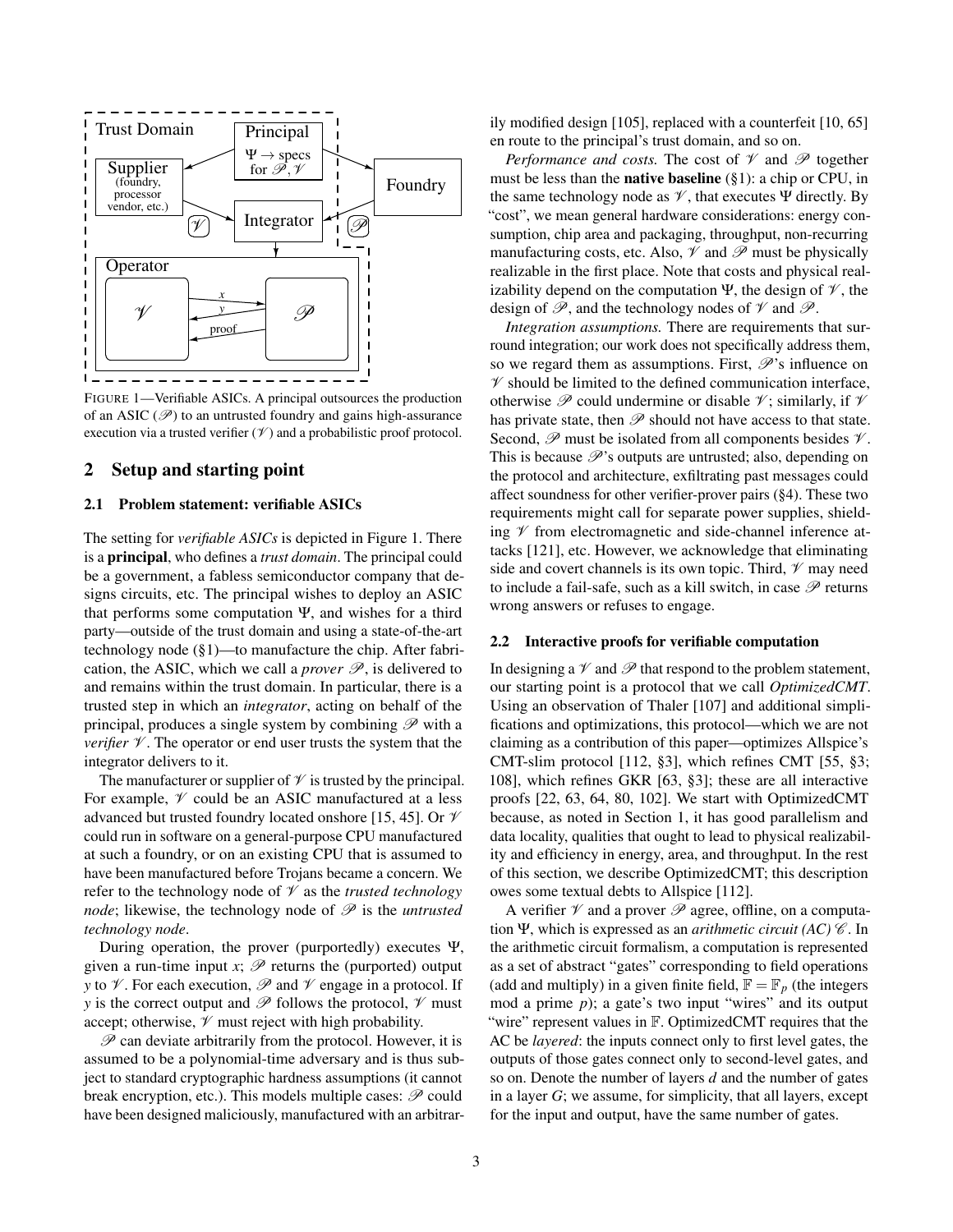The aim of the protocol is for  $\mathscr P$  to prove to  $\mathscr V$  that, for a given input *x*, a given purported output vector *y* is truly  $\mathcal{C}(x)$ . The high-level idea is, essentially, cross examination:  $\mathcal V$  draws on randomness to ask  $\mathcal P$  unpredictable questions about the state of each layer. The answers must be consistent with each other and with *y* and *x*, or else  $\mathcal V$  rejects. The protocol achieves the following; the probabilities are over  $\mathcal V$ 's random choices:

- **Completeness.** If  $y = \mathcal{C}(x)$  and if  $\mathcal{P}$  follows the protocol, then  $Pr\{\mathcal{V} \text{ accepts}\}=1$ .
- **Soundness.** If  $y \neq \mathcal{C}(x)$ , then Pr{ $\mathcal{V}$  accepts}  $\lt \varepsilon$ , where  $\varepsilon = (\lceil \log |y| \rceil + 5d \log G)/\lVert \mathbb{F} \rVert$  and  $\lVert \mathbb{F} \rVert$  is typically a large prime. This is an unconditional guarantee: it holds regardless of the prover's computational resources and strategy. This follows from the analysis in GKR [\[63,](#page-18-9) §2.5,§3.3], applied to Thaler's observations [\[107\]](#page-19-26) (see also [\[112,](#page-19-20) §A.2]).
- Efficient verifier. Whereas the cost of executing  $\mathscr C$  directly would be  $O(d \cdot G)$ , the verifier's online work is of lower complexity:  $O(d \cdot \log G + |x| + |y|)$ . This assumes that  $\mathcal V$ has access to *auxiliary inputs* that have been precomputed offline; auxiliary inputs are independent of the input to  $\mathscr C$ . For each run of the protocol, an auxiliary input is of size  $O(d \cdot \log G)$ ; the time to generate one is  $O(d \cdot G)$ .
- Efficient prover. The prover's work is  $O(d \cdot G \cdot \log G)$ .

Applicability. Consider a computation  $\Psi$  expressed in any model: binary executable on CPU, Boolean circuit, ASIC design, etc. Excluding precomputation, OptimizedCMT saves work for  $\mathcal V$  versus executing  $\Psi$  in its native model, provided (1)  $\Psi$  can be represented as a deterministic AC, and (2) the AC is sufficiently wide relative to its depth  $(G \gg d)$ . Requirement (2) can be relaxed by executing many copies of a narrow arithmetic circuit in parallel ([§8.2\)](#page-14-0).

Requirement (1) further interferes with applicability. One reason is that although any computation  $\Psi$  can in theory be represented as a deterministic AC, if Ψ has comparisons, bitwise operations, or indirect memory addressing, the resulting AC is very large. Prior work [\[31,](#page-18-19) [33,](#page-18-20) [88,](#page-19-15) [99,](#page-19-24) [101,](#page-19-17) [114\]](#page-19-21) handles these program constructs compactly by exploiting *non-deterministic* ACs, and Allspice [\[112,](#page-19-20) §4.1] applies those techniques to the ACs that OptimizedCMT works over. Provided Ψ invokes a relatively small number—sub-linear in the running time—of these constructs,  $\mathcal V$  can potentially save work [\[112,](#page-19-20) §4.3].

Also, ACs work over a field, usually F*p*; if Ψ were expressed over a different domain (for example, fixed-width integers, as on a CPU), the AC would inflate (relative to  $\Psi$ ), ruling out work-savings for reasonably-sized computations. This issue plagues all built systems for verifiable computation [\[24,](#page-18-16) [25,](#page-18-17) [29,](#page-18-18) [31–](#page-18-19)[33,](#page-18-20) [41,](#page-18-21) [51,](#page-18-22) [55,](#page-18-23) [56,](#page-18-24) [58,](#page-18-25) [59,](#page-18-26) [61,](#page-18-27) [76,](#page-19-14) [88,](#page-19-15) [98–](#page-19-16)[101,](#page-19-17) [106,](#page-19-18) [108,](#page-19-19) [112,](#page-19-20) [114\]](#page-19-21) ([§9\)](#page-15-1). This paper sidesteps it by assuming that  $\Psi$  is expressed over  $\mathbb{F}_p$ . That is, to be conservative, we restrict focus to computations that are naturally expressed as ACs.

Protocol details. Within a layer of the arithmetic circuit, gates are numbered between 1 and *G* and have a *label* corresponding to the binary representation of their number, viewed as an element of  $\{0,1\}^b$ , where  $b = \lceil \log G \rceil$ .

The AC's layers are numbered in reverse order of execution, so its inputs (*x*) are inputs to the gates at layer  $d-1$ , and its outputs (*y*) are viewed as being at layer 0. For each  $i = 0, \ldots, d$ , the *evaluator function*  $V_i$ :  $\{0,1\}^b \to \mathbb{F}$  maps a gate's label to the correct output of that gate; these functions are particular to execution on a given input *x*. Notice that  $V_d(j)$  returns the  $j^{\text{th}}$ input element, while  $V_0(j)$  returns the  $j^{\text{th}}$  output element.

Observe that  $\mathcal{C}(x) = y$ , meaning that *y* is the correct output, if and only if  $V_0(j) = y_j$  for all output gates *j*. However,  $\mathcal V$ cannot check directly whether this condition holds: evaluating  $V_0(\cdot)$  would require re-executing the AC, which is ruled out by the problem statement. Instead, the protocol allows  $\mathcal V$ to efficiently reduce a condition on  $V_0(\cdot)$  to a condition on  $V_1(\cdot)$ . That condition also cannot be checked—it would require executing most of the AC—but the process can be iterated until it produces a condition that  $\mathcal V$  can check directly.

This high-level idea motivates us to express  $V_{i-1}(\cdot)$  in terms of  $V_i(\cdot)$ . To this end, define the *wiring predicate* add<sub>*i*</sub>:  $\{0,1\}^{3b} \rightarrow \mathbb{F}$ , where add<sub>*i*</sub>(*g*,*z*<sub>0</sub>,*z*<sub>1</sub>) returns 1 if *g* is an add gate at layer  $i - 1$  whose inputs are  $z_0, z_1$  at layer  $i$ , and 0 otherwise; mult<sub>i</sub> is defined analogously for multiplication gates. Now,  $V_{i-1}(g) = \sum_{z_0, z_1 \in \{0,1\}^b} \text{add}_i(g, z_0, z_1)$ .  $(V_i(z_0) + V_i(z_1)) + \text{mult}_i(g, z_0, z_1) \cdot V_i(z_0) \cdot V_i(z_1).$ 

An important concept is *extensions*. An extension of a function  $f$  is a function  $\tilde{f}$  that: works over a domain that encloses the domain of *f* , is a polynomial, and matches *f* everywhere that *f* is defined. In our context, given a function  $g: \{0,1\}^m \to \mathbb{F}$ , the *multilinear extension* (it is unique)  $\tilde{g}$ :  $\mathbb{F}^m \to \mathbb{F}$  is a polynomial that agrees with *g* on its domain and that has degree at most one in each of its *m* variables. Throughout this paper, we notate multilinear extensions with tildes. Thaler [\[107\]](#page-19-26), building on GKR [\[63\]](#page-18-9), shows:

<span id="page-3-0"></span>
$$
\tilde{V}_{i-1}(q) = \sum_{z_0, z_1 \in \{0, 1\}^b} P_q(z_0, z_1), \text{ where } (1)
$$
\n
$$
P_q(z_0, z_1) = \tilde{\text{add}}_i(q, z_0, z_1) \cdot (\tilde{V}_i(z_0) + \tilde{V}_i(z_1)) + \tilde{\text{mult}}_i(q, z_0, z_1) \cdot \tilde{V}_i(z_0) \cdot \tilde{V}_i(z_1),
$$

with signatures  $\tilde{V}_i, \tilde{V}_{i-1}$ :  $\mathbb{F}^b \to \mathbb{F}$  and  $\tilde{\text{add}}_i, \tilde{\text{mult}}_i$ :  $\mathbb{F}^{3b} \to \mathbb{F}$ . Also,  $P_q$ :  $\mathbb{F}^{2b} \to \mathbb{F}$ . (GKR's expression for  $\tilde{V}_{i-1}(\cdot)$  sums a 3*b*variate polynomial over  $G^3$  terms. Thaler's 2b-variate polynomial,  $P_q$ , summed over  $G^2$  terms, reduces the prover's runtime, rounds, and communication by about 33%.)

At this point, the form of  $\tilde{V}_{i-1}(\cdot)$  calls for a *sumcheck protocol* [\[80\]](#page-19-10): an interactive protocol in which a prover establishes for a verifier a claim about the sum, over a hypercube, of a given polynomial's evaluations. Here, the polynomial is *Pq*.

For completeness, we give the entire protocol between  $\mathscr P$ and  $\mathcal V$ , in Figure [2.](#page-4-0) Many of the details are justified elsewhere [\[63,](#page-18-9) §3][\[55,](#page-18-23) §A.1–A.2][\[112,](#page-19-20) §2.2,§A][\[107\]](#page-19-26). Here, our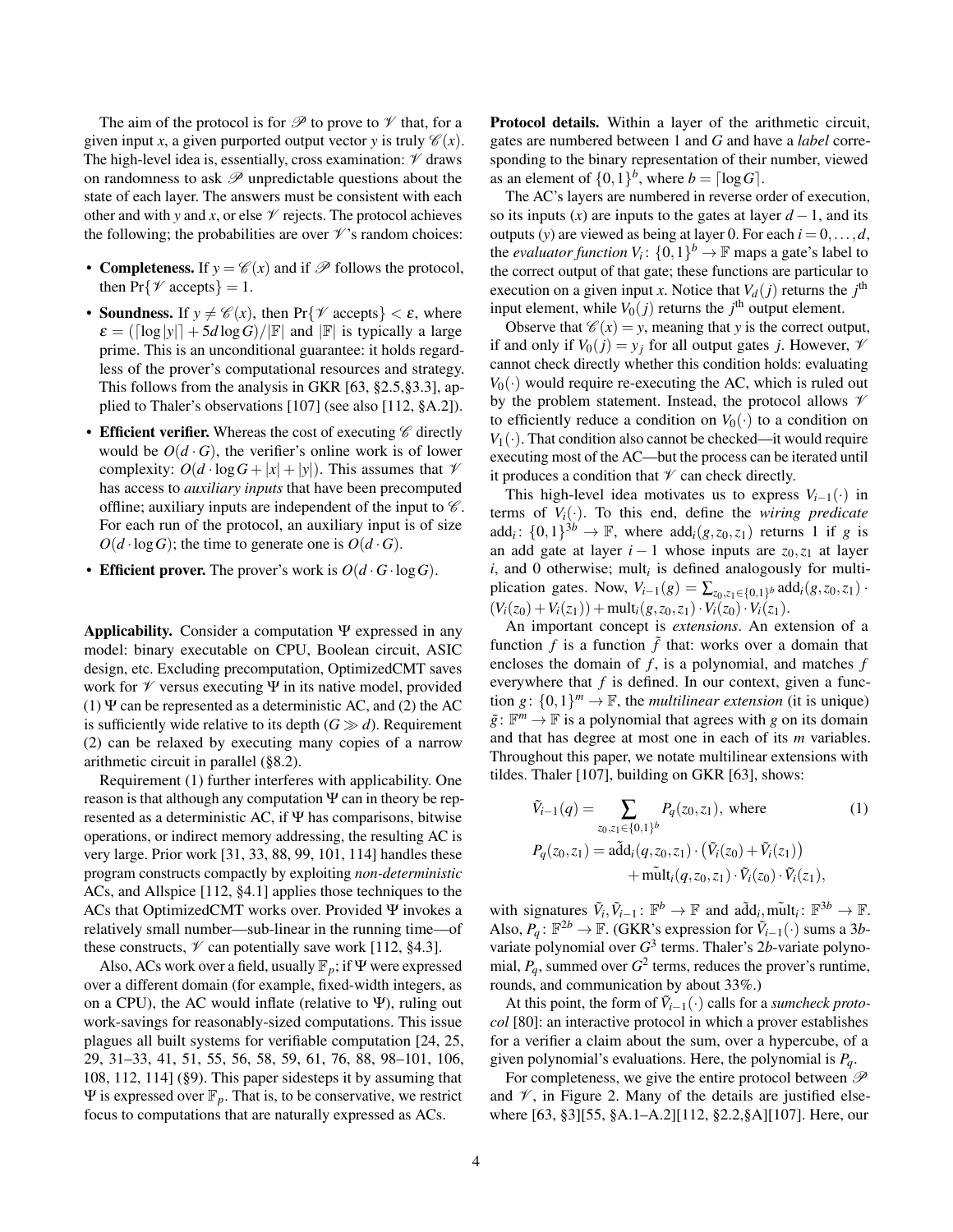<span id="page-4-0"></span>1: function PROVE(ArithCircuit c, input *x*) 2:  $q_0 \leftarrow$  ReceiveFromVerifier() // see line [56](#page-4-0) 3:  $d \leftarrow$  c.depth 4: 5: // each circuit layer induces one sumcheck invocation 6: **for**  $i = 1, ..., d$  **do** 7:  $w_0, w_1 \leftarrow \text{SUMCHECKP}(c, i, q_{i-1})$ 8:  $\tau_i \leftarrow \text{ReceiveFromVerifier}()$  // see line [71](#page-4-0) 9:  $q_i \leftarrow (w_1 - w_0) \cdot \tau_i + w_0$ 10: 11: function SUMCHECKP(ArithCircuit c, layer *i*, *qi*−1) 12: **for**  $j = 1, ..., 2b$  **do** 13: 14: // compute  $F_i(0), F_i(1), F_i(2)$ 15: parallel for all gates *g* at layer *i*−1 do 16: **for**  $k = 0, 1, 2$  **do** 17: // below,  $s \in \{0, 1\}^{3b}$ . *s* is a gate triple in binary. 18:  $s \leftarrow (g, g_L, g_R)$  //  $g_L, g_R$  are labels of *g*'s layer-*i* inputs 19: 20:  $u_k \leftarrow (q_{i-1}[1], \ldots, q_{i-1}[b], r[1], \ldots, r[j-1], k)$ 21: // notation:  $\chi: \mathbb{F} \to \mathbb{F}$ .  $\chi_1(t) = t, \chi_0(t) = 1-t$ 22: term  $P \leftarrow \prod_{\ell=1}^{b+j} \chi_{s[\ell]}(u_k[\ell])$  $23:$ 24: **if**  $j \leq b$  then 25: termL  $\leftarrow \tilde{V}_i(r[1],...,r[j-1],k,g_L[j+1],...,g_L[b])$ 26: termR  $\leftarrow$   $V_i(g_R)$  //  $V_i = \tilde{V}_i$  on gate labels 27: **else**  $||b| < j \le 2b$ 28: termL  $\leftarrow \tilde{V}_i(r[1], \ldots, r[b])$ 29: termR  $\leftarrow \tilde{V}_i(r[b+1],...,r[j-1],k,$ 30:  $g_R[i-b+1], \ldots, g_R[b]$  $31:$ 32: **if**  $g$  is an add gate **then** 33:  $F[g][k] \leftarrow \text{termP} \cdot (\text{termL} + \text{termR})$ 34: **else if**  $g$  is a mult gate **then** 35:  $F[g][k] \leftarrow \text{termP} \cdot \text{termL} \cdot \text{termR}$ 36: 37: **for**  $k = 0, 1, 2$  **do** 38:  $F_j[k] \leftarrow \sum_{g=1}^{G} F_j[g][k]$ 39: 40: SendToVerifier $(F_j[0], F_j[1], F_j[2])$  // see line [82](#page-4-0) 41:  $r[j] \leftarrow \text{ReceiveFromVerifier}()$  // see line [87](#page-4-0)  $42:$ 43: // notation 44:  $w_0 \leftarrow (r[1], \ldots, r[b])$ 45:  $w_1 \leftarrow (r[b+1], \ldots, r[2b])$ 46: 47: SendToVerifier $(\tilde{V}_i(w_0), \tilde{V}_i(w_1))$  // see line [99](#page-4-0) 48: 49: for  $t = \{2, ..., b\}$ ,  $w_t \leftarrow (w_1 - w_0) \cdot t + w_0$ 50: SendToVerifier $(\tilde{V}_i(w_2),..., \tilde{V}_i(w_b))$  // see line [67](#page-4-0) 51: 52: **return**  $(w_0, w_1)$ 

53: function VERIFY(ArithCircuit c, input *x*, output *y*) 54:  $q_0 \stackrel{R}{\leftarrow} \mathbb{F}^b$ 55:  $a_0 \leftarrow \tilde{V}_y(q_0)$  // $\tilde{V}_y(\cdot)$  is the multilinear ext. of the output *y* 56: SendToProver( $q_0$ ) // see line [2](#page-4-0) 57:  $d \leftarrow c$ .depth 58: 59: **for**  $i = 1, ..., d$  **do** 60: *Il* reduce  $a_{i-1} \stackrel{?}{=} \tilde{V}_{i-1}(q_{i-1})$  to  $h_0 \stackrel{?}{=} \tilde{V}_i(w_0), h_1 \stackrel{?}{=} \tilde{V}_i(w_1) \dots$ 61:  $(h_0, h_1, w_0, w_1) \leftarrow \text{SUMCHECKV}(i, q_{i-1}, a_{i-1})$ 62: 63: *//* ... and reduce  $h_0 \stackrel{?}{=} \tilde{V}_i(w_0), h_1 \stackrel{?}{=} \tilde{V}_i(w_1)$  to  $a_i \stackrel{?}{=} \tilde{V}_i(q_i)$ . 64: // we will interpolate  $H(t) = \tilde{V}_i((w_1 - w_0)t + w_0)$ , so we want 65: //  $H(0),...,H(b)$ . But  $h_0, h_1$  should be  $H(0), H(1)$ , so we now 66: // need  $H(2),...,H(b)$ 67:  $h_2, \ldots, h_b \leftarrow \text{ReceiveFromProver}()$  // see line [50](#page-4-0) 68: τ*i R* ←− F 69:  $q_i \leftarrow (w_1 - w_0) \cdot \tau_i + w_0$ 70:  $a_i \leftarrow H^*(\tau_i)$  //  $H^*$  is poly. interpolation of  $h_0, h_1, h_2, \ldots, h_b$ 71: SendToProver( $\tau_i$ ) // see line [8](#page-4-0) 72: 73: **if**  $a_d = \tilde{V}_d(q_d)$  then //  $\tilde{V}_d(\cdot)$  is multilin. ext. of the input *x* 74: return accept 75: return reject 76: 77: function SUMCHECKV(layer *i*, *qi*−1,*ai*−1) 78: *r R* ←− F 2*b* 79:  $e \leftarrow a_{i-1}$ 80: **for**  $j = 1, 2, ..., 2b$  **do**  $81.$ 82: *Fj*  $[0], F_j[1], F_j[2] \leftarrow$  ReceiveFromProver() // see line [40](#page-4-0) 83: 84: **if**  $F_j[0]+F_j[1]\neq e$  then 85: return reject 86: 87: SendToProver( $r[j]$ ) // see line [41](#page-4-0) 88: 89: reconstruct  $F_j(\cdot)$  from  $F_j[0], F_j[1], F_j[2]$ 90: //  $F_i(\cdot)$  is degree-2, so three points are enough. 91: 92:  $e \leftarrow F_i(r[j])$ 93: 94: // notation 95:  $w_0 \leftarrow (r[1], \ldots, r[b])$ 96:  $w_1 \leftarrow (r[b+1], \ldots, r[2b])$ 97: 98: //  $\mathscr{P}$  is supposed to set  $h_0 = \tilde{V}_i(w_0)$  and  $h_1 = \tilde{V}_i(w_1)$ 99:  $h_0, h_1 \leftarrow \text{ReceiveFromProver}()$  // see line [47](#page-4-0) 100: *a*  $y'$  ←  $a\tilde{d}d_i(q_{i-1}, w_0, w_1)(h_0 + h_1) + m\tilde{u}dt_i(q_{i-1}, w_0, w_1)h_0 \cdot h_1$ 101: if  $a' \neq e$  then 102: return reject 103: return (*h*0,*h*1,*w*0,*w*1)

FIGURE 2—Pseudocode for  $\mathscr P$  and  $\mathscr V$  in OptimizedCMT [\[55,](#page-18-23) [63,](#page-18-9) [107,](#page-19-26) [112\]](#page-19-20), expressed in terms of the parallelism used by TRMP [\[108\]](#page-19-19). Some of the notation and framing is borrowed from Allspice [\[112\]](#page-19-20). The protocol proceeds in layers. At each layer *i*, the protocol reduces the claim that  $a_{i-1} = \tilde{V}_{i-1}(q_{i-1})$  to a claim that  $a_i = \tilde{V}_i(q_i)$ ; note that equation [\(1\)](#page-3-0) in the text expresses  $\tilde{V}_{i-1}(q_{i-1})$  as a sum over a hypercube. The SumCheck sub-protocol guarantees to  $\mathcal V$  that, with high probability, this sum equals  $a_{i-1}$  if and only if  $h_0 = \tilde{V}_i(w_0)$  and  $h_1 = \tilde{V}_i(w_1)$ ; an additional reduction connects these two conditions to the claim that  $a_i = \tilde{V}_i(q_i)$ . See [\[63,](#page-18-9) §3][\[55,](#page-18-23) §A.1–A.2][\[112,](#page-19-20) §2.2,§A][\[107\]](#page-19-26) for explanation of all details.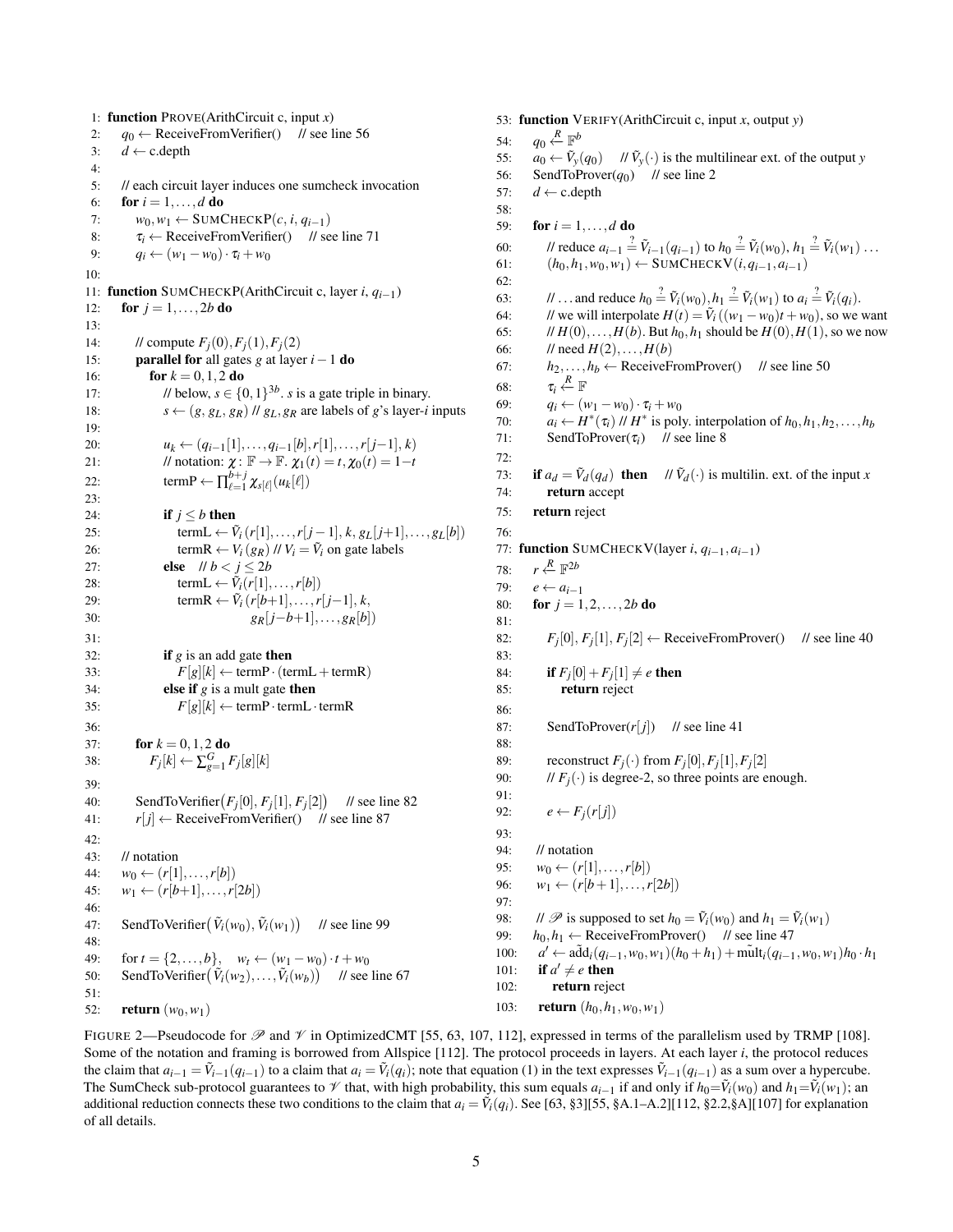aim is to communicate the structure of the protocol and the work that  $P$  performs. There is one *invocation* of the sumcheck protocol for each layer of the arithmetic circuit. Within an invocation, there are 2*b rounds* (logarithmic in layer width).

In each round *j*,  $\mathscr P$  describes to  $\mathscr V$  a univariate polynomial:

$$
F_j(t^*) = \sum_{t_{j+1},\ldots,t_{2b} \in \{0,1\}^{2b-j}} P_{q_{i-1}}(r_1,\ldots,r_{j-1},t^*,t_{j+1},\ldots,t_{2b}),
$$

where  $r_j$  is a random challenge sent by  $\mathcal V$  at the end of round *j*, and *q*<sub>*i*−1</sub> is a function of random challenges in prior invocations.  $F_i(\cdot)$  is degree 2, so  $\mathscr P$  describes it by sending three evaluations— $F_i(0), F_i(1), F_i(2)$ —which  $\mathcal V$  interpolates to obtain the coefficients of  $F_i(\cdot)$ . How does  $\mathscr P$  compute these evaluations? Naively, this seems to require  $\Omega(G^3 \log G)$  oper-ations. However, CMT [\[55,](#page-18-23) §A.2] observes that  $F_i(k)$  can be written as a sum with one term per gate, in the form:

$$
F_j(k) = \sum_{g \in S_{\text{add},i}} \text{termP}_{j,g,k} \cdot (\text{termL}_{j,g,k} + \text{termR}_{j,g,k}) \\ + \sum_{g \in S_{\text{mult},i}} \text{termP}_{j,g,k} \cdot \text{termL}_{j,g,k} \cdot \text{termR}_{j,g,k},
$$

where  $S_{add,i}$  (resp.,  $S_{mult,i}$ ) has one element for each add (resp., multiplication) gate *g* at layer *i*−1. The definitions of termP, termL, and termR are given in Figure [2;](#page-4-0) these terms depend on *j*, on *g*, on *k*, and on prior challenges.

Recall that  $\mathcal V$  receives an auxiliary input for each run of the protocol. An auxiliary input has two components. The first one is  $O(d \cdot \log G)$  field elements: the evaluations of  $\tilde{\text{add}}_i(q_{i-1}, w_0, w_1)$  and  $\tilde{\text{mult}}_i(q_{i-1}, w_0, w_1)$ , for  $i =$  $\{1,\ldots,d\}$  (line [100,](#page-4-0) Figure [2\)](#page-4-0), together with  $\tau_i$ ,  $w_0$ , and *w*<sub>1</sub>. As shown elsewhere [\[112,](#page-19-20) §A.3],  $a\tilde{d}d_i(t_1,...,t_{3b}) =$  $\sum_{s \in \{0,1\}^{3b} : \text{add}_i(s) = 1} \prod_{\ell=1}^{3b} \chi_{s[\ell]}(t_\ell)$ , and analogously for mult<sub>i</sub>. Computing these quantities naively would require 3 ·*G*·log*G* operations; an optimization of Allspice [\[112,](#page-19-20) §5.1] lowers this to between 12  $\cdot$  *G* and 15  $\cdot$  *G* operations and thus  $O(d \cdot G)$  for all layers. The second component comprises Lagrange basis coefficients [\[16\]](#page-17-8), used to lower the "online" cost of interpolating  $H^*$  (line [70,](#page-4-0) Figure [2\)](#page-4-0) from  $O(\log^2 G)$  to  $O(\log G)$ . The size of this component is  $O(d \cdot \log G)$  field elements; the time to compute it is  $O(d \cdot \log^2 G)$ . We discuss how one can amortize these precomputations in Section [4.](#page-8-0)<sup>3</sup>

### <span id="page-5-1"></span>2.3 Hardware considerations and metrics

The high-level performance aim was described earlier ([§2.1\)](#page-2-0); below, we delve into the specific evaluation criteria for Zebra.

With hardware, choosing metrics is a delicate task. One reason is that some metrics can be "fooled". For example, perchip manufacturing costs are commonly captured by *area* (the size of an ASIC in square millimeters). Yet area alone is an incomplete metric: a design might iteratively re-use modules to

lower area, but that would also lower throughput. Another issue is that costs are multifaceted: one must also account for operating costs and hence *energy consumption* (joules/operation). Finally, physics imposes constraints, described shortly.

We will use two metrics, under two constraints. The first metric is energy per protocol run, denoted *E*, which captures both the number of basic operations (arithmetic, communication, etc.) in each run and the efficiency of each operation's implementation. The second metric is the ratio of area and throughput, denoted  $A_s/T$ . The term  $A_s$  is a weighted sum of area consumed in the trusted and untrusted technology nodes; the untrusted area is divided by *s*. We leave *s* as a parameter because (a) *s* will vary with the principal, and (b) comparing costs across foundries and technology nodes is a thorny topic, and arguably a research question [\[43,](#page-18-32) [82\]](#page-19-27). For both metrics, lower is better.

Turning to constraints, the first is a ceiling on area for any chip:  $\mathscr{P}, \mathscr{V}$ , and the baseline. This reflects manufacturability: large chips have low manufacturing yield owing to defects. Constraining area affects  $A_s/T$  because it rules out, for example, designs that abuse some super-linear throughput improvement per unit area. The second constraint is a limit on power dissipation, because otherwise heat becomes an issue. This constrains the product of *E* and *T* (which is in watts), bounding parallelism by restricting the total number of basic operations that can be executed in a given amount of time.

In measuring Zebra's performance, we will try to capture all costs associated with executing OptimizedCMT. As an important example, we will include not only  $\mathcal{V}$ 's and  $\mathcal{P}$ 's computation but also their interaction ([§4\)](#page-8-0); this is crucial because the protocol entails significant communication overhead. We model costs in detail in Section [5.](#page-9-0)

We discuss non-recurring costs (engineering, creating photolithographic masks, etc.) in Section [9.](#page-15-0)

# <span id="page-5-0"></span>3 Design of prover and verifier in Zebra

This section details the design of Zebra's hardware prover; we also briefly describe Zebra's hardware verifier. The designs follow OptimizedCMT and thus inherit its completeness, soundness, and asymptotic efficiency ([§2.2\)](#page-2-1). The exception is that  $\mathscr{P}'$ 's design has an additional  $O(\log G)$  factor in running time ([§3.2\)](#page-7-0). To achieve physically realizable, high-throughput, area-efficient designs, Zebra exploits new and existing observations about OptimizedCMT. Zebra's design ethos is:

- *Extract parallelism.* This does not reduce the total work that must be done, but it does lead to speedups. Specifically, for a given area, more parallelism yields better throughput.
- *Exploit locality.* This means avoiding unnecessary communication among modules: excessive communication constrains physical realizability. Locality also refers to avoiding dependencies among modules; in hardware, dependencies

<sup>3</sup>CMT [\[55,](#page-18-23) [106,](#page-19-18) [108\]](#page-19-19) avoids amortization by restricting focus to *regu* $lar$  arithmetic circuits, meaning that  $a\bar{d}d_i$  and mult<sub>i</sub> can be computed in  $O(polylog(G))$  time. In that setup,  $\mathscr V$  incurs this cost "online", at which point there is no reason to precompute the Lagrange coefficients either.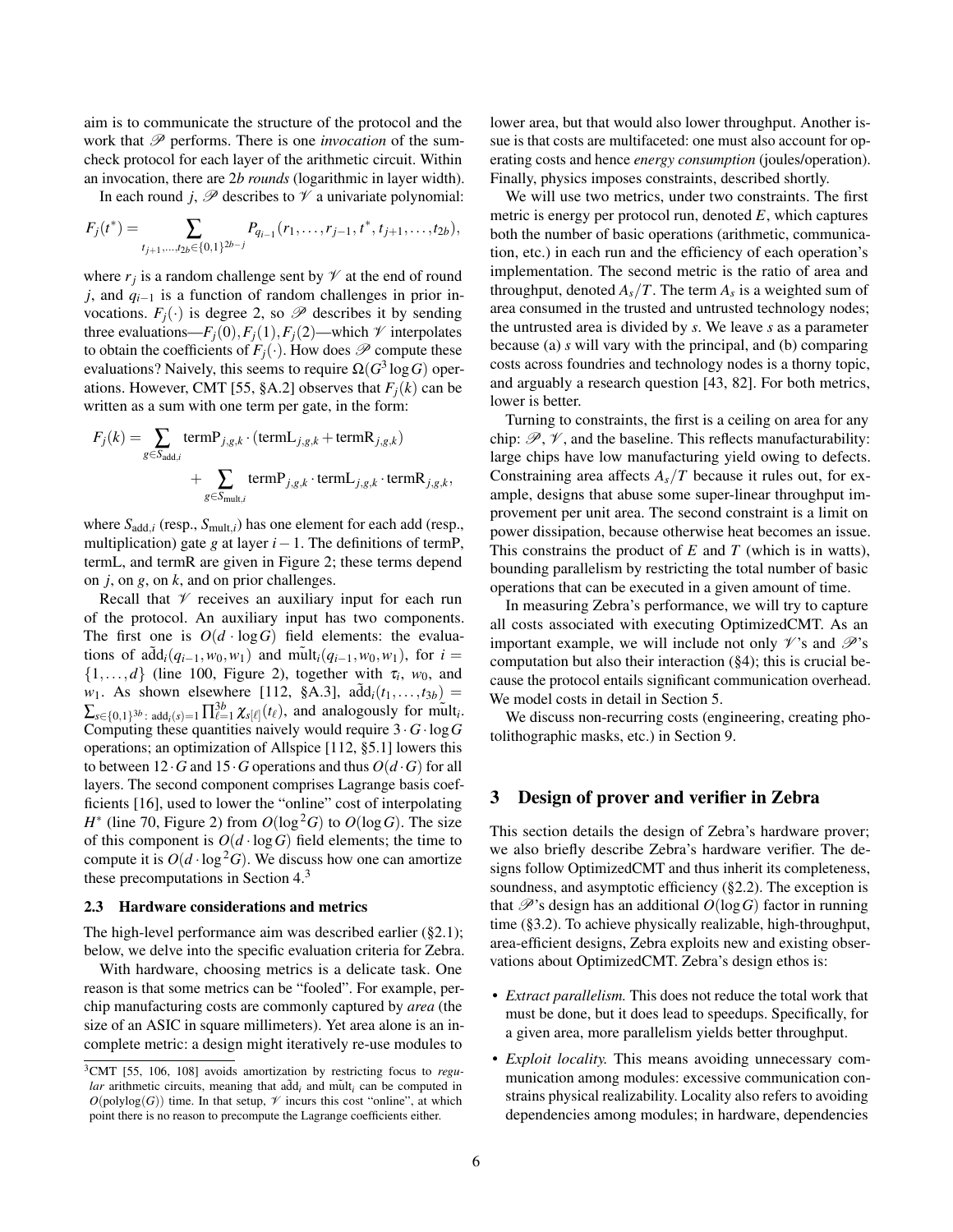<span id="page-6-0"></span>

FIGURE 3—Architecture of prover  $(\mathscr{P})$  in Zebra. Each logical subprover handles all of the work for a layer in a layered arithmetic circuit  $\mathscr C$  of width  $G$  and depth  $d$ .

translate to timing relationships,<sup>4</sup> timing relationships create serialization points, and serialization harms throughput.

• *Reuse work.* This means both reusing computation results (saving energy), and reusing modules in different parts of the computation (saving area). This reuse must be carefully engineered to avoid interfering with the previous two goals.

## <span id="page-6-3"></span>3.1 Overview

Figure [3](#page-6-0) depicts the top-level design of the prover. The prover comprises logically separate *sub-provers*, which are multiplexed over physical sub-prover modules. Each logical subprover is responsible for executing a layer of  $\mathscr C$  and for the proof work that corresponds to that layer (lines [7–9](#page-4-0) in Figure [2\)](#page-4-0). The execution runs forward; the proving step happens in the opposite order. As a consequence, each sub-prover must buffer the results of executing its layer, until those results are used in the corresponding proof step. Zebra is agnostic about the number of physical sub-prover modules; the choice is an area-throughput trade-off ([§3.2\)](#page-6-1).

The design of a sub-prover is depicted in Figure [4.](#page-6-2) A subprover proceeds through sumcheck rounds sequentially, and reuses the relevant functional blocks over every round of the protocol (which contributes to area efficiency). Within a round, *gate provers* work in parallel, roughly as depicted in Figure [2](#page-4-0) (line [15\)](#page-4-0), though Zebra extracts additional parallelism ([§3.2\)](#page-6-1). From one round to the next, intermediate results are preserved locally at each functional unit ([§3.3\)](#page-7-1). At lower levels of the design, the sub-prover has a latency-insensitive control structure ([§3.3\)](#page-7-1), and the sub-prover avoids work by reusing computation results ([§3.4\)](#page-8-1).

<span id="page-6-2"></span>

FIGURE 4—Design of a sub-prover.

The design of the verifier is similar to that of the prover; however, the verifier's work is more serial, so its design aims to reuse modules, and thus save area, without introducing bottlenecks ([§3.5\)](#page-8-2).

The rest of this section delves into details, highlighting the innovations; our description is roughly organized around the ethos presented earlier.

## <span id="page-6-1"></span>3.2 Pipelining and parallelism

The pseudocode for  $\mathscr P$  (Figure [2\)](#page-4-0) is expressed in terms of the parallelism that has been observed before [\[108\]](#page-19-19). Below, we describe further parallelism extracted by Zebra's design.

Exploiting layered arithmetic circuits. The required layering in the arithmetic circuit ([§2.2\)](#page-2-1) creates a textbook trade-off between area and throughput. At one extreme, Zebra can conserve area, by having a single physical sub-prover, which is iteratively reused for each layer of the AC. The throughput is given by the time to execute and prove each layer of  $\mathscr{C}$ .

At the other extreme, Zebra can spend area, dedicate a physical sub-prover to each layer of the arithmetic circuit, and arrange them in a classical pipeline. Specifically, the subprover for layer *i* handles successive *runs*, in each "epoch" always performing the proving work of layer *i*, and handing its results to the sub-prover for layer  $i+1$ . The parallelism that is exploited here is that of multiple runs; the acceleration in throughput, compared to using a single physical sub-prover, is *d*. That is, Zebra's prover can produce proofs at a rate determined only by the time taken to prove a single layer.

Zebra also handles intermediate points, such as two logical sub-provers per physical prover. In fact, Zebra can have more runs in flight than there are physical sub-provers. Specifically, instead of handling several layers per run and then moving to the next run, a physical sub-prover can iterate over runs while keeping the layer fixed, then handle another layer and again iterate over runs.

The source of Zebra's flexibility is that in both execution and

<sup>4</sup>*Synthesis* is the process of translating a digital circuit design into concrete logic gates. This translation must satisfy relationships, known as *timing constraints*, between signals. Constraints are explicit (e.g., the designer specifies the frequency of the master clock) and implicit (e.g., one flip-flop's input relies on a combinational function of another flip-flop's output).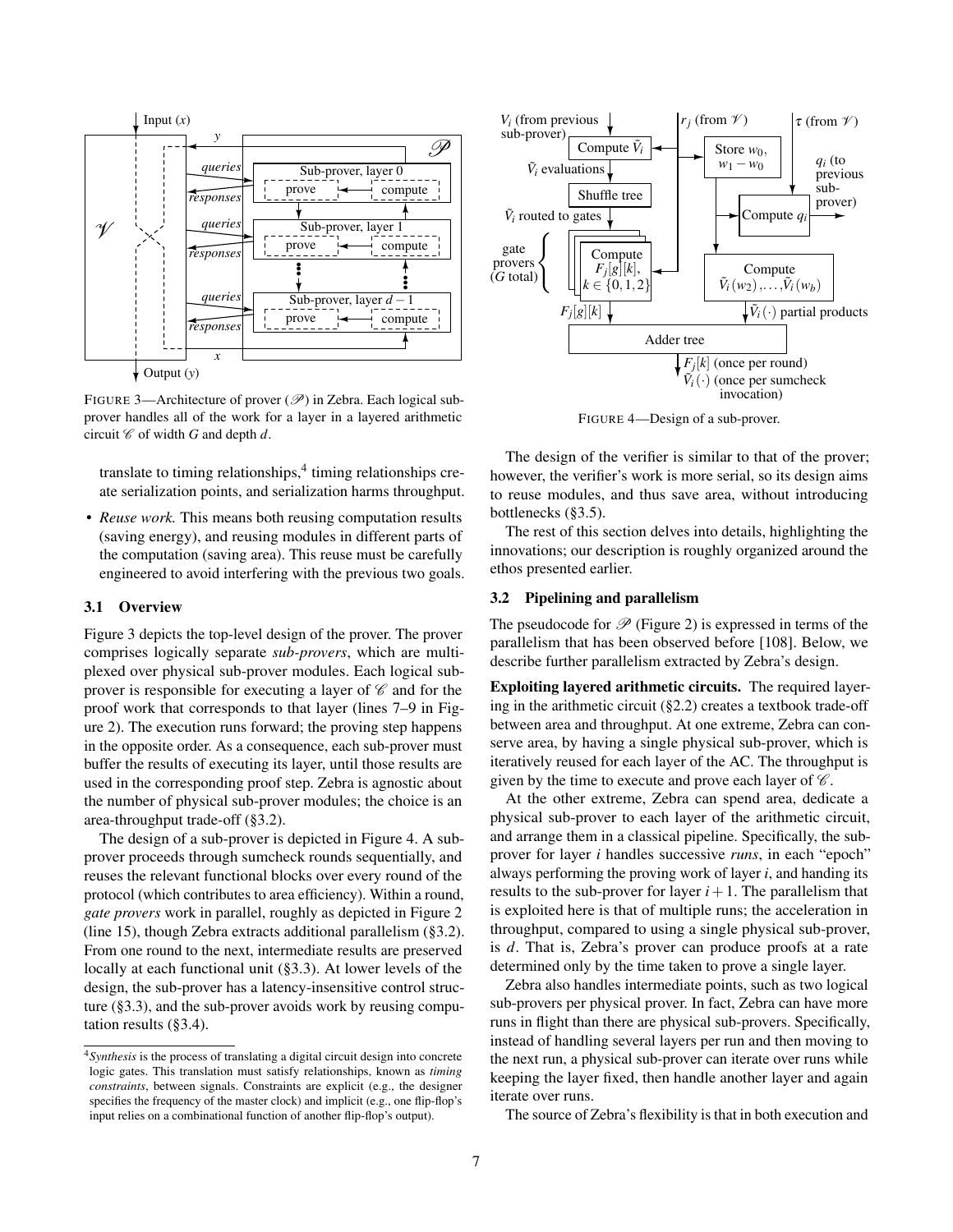proving, there are narrow, predictable dependencies between layers (which itself stems from OptimizedCMT's requirement to use a layered AC). As previously mentioned, a sub-prover must buffer the results of executing a layer until the sub-prover has executed the corresponding proof step.  $\mathscr{P}'$ 's total buffer size is the number of in-flight runs times the size of  $\mathscr C$ .

<span id="page-7-0"></span>Gate-level parallelism. Within a sub-prover, and within a sumcheck round, there is parallel proving work not only for each gate (as in prior work [\[108\]](#page-19-19)) but also for each (gate, *k*) pair, for  $k = \{0, 1, 2\}$ . That is, in Zebra, the loops in lines [15](#page-4-0) and [16](#page-4-0) (Figure [2\)](#page-4-0) are combined into a "parallel for all  $(g, k)$ ". This is feasible because, loosely speaking, sharing state readonly among modules requires only creating wires, whereas in a traditional memory architecture, accesses are serialized.

The computation of termP (line [22\)](#page-4-0) is an example. To explain it, we first note that each gate prover stores state, which we notate  $P_g$ . Now, for a gate prover *g*, let  $s = (g, g_L, g_R)$ , where  $g_L$ ,  $g_R$  are the labels of *g*'s inputs in  $\mathcal C$ . (We have used *g* to refer both to a gate and the gate prover for that gate; throughout our description, each gate prover will be numbered and indexed identically to its corresponding gate in  $\mathcal{C}$ .)  $P_g$ is initialized to  $\prod_{\ell=1}^b \chi_{s[\ell]}(q[1],\ldots,q[b])$ ; at the end of a sumcheck round *j*, each gate prover updates  $P_g$  by multiplying it with  $\chi_{s[b+j]}(r[j])$ . At the beginning of a round *j*,  $P_g$  is shared among the  $(g,0)$ ,  $(g,1)$ , and  $(g,2)$  functional blocks, permitting simultaneous computation of termP (by multiplying *P<sup>g</sup>* with  $\chi_{s[b+j]}(k)$ ).

**Removing the**  $\tilde{V}_i(w_2), \ldots, \tilde{V}_i(w_b)$  bottleneck. At the end of a sumcheck invocation, the prover has an apparent bottleneck: computing  $\tilde{V}_i(w_2), \ldots, \tilde{V}_i(w_b)$  (line [50](#page-4-0) in Figure [2\)](#page-4-0). However, Zebra observes that these quantities can be computed in parallel with the rest of the invocation, using incremental computation and local state. To explain, we begin with the form of  $\tilde{V}_i$ :<sup>5</sup>

$$
\tilde{V}_i(q) = \sum_{g=1}^{G} V_i(g) \prod_{\ell=1}^{b} \chi_{g[\ell]}(q[\ell]),
$$
\n(2)

<span id="page-7-2"></span>where  $q \in \mathbb{F}^b$ ,  $g[\ell]$  is the  $\ell^{\text{th}}$  bit of the binary expansion of gate *g*, and  $q[\ell]$  is the  $\ell^{\text{th}}$  component of *q*.

Prior work [\[108\]](#page-19-19) performs the evaluations of  $\tilde{V}_i(w_2), \ldots, \tilde{V}_i(w_b)$  using  $O(G \cdot \log G)$  operations, at the end of a sumcheck invocation. Indeed, at first glance, the required evaluations seem as though they can be done only after line [42](#page-4-0) (Figure [2\)](#page-4-0) because for  $t > 2$ ,  $w_t$  depends on  $w_0, w_1$  (via  $w_t \leftarrow (w_1 - w_0) \cdot t + w_0$ ), which are not fully available until the end of the outer loop.

However, we observe that all of  $w_0$  is available after round *b*, and  $w_1$  is revealed over the remaining rounds. Zebra's prover exploits this observation to gain parallelism. The tradeoff is more work overall:  $(b-1) \cdot G \cdot b$  products, or  $O(G \cdot \log^2 G)$ .

In detail, after round  $b+1$ ,  $\mathscr P$  has  $w_1[1]$  (because this is just  $r[b+1]$ , which is revealed in line [41,](#page-4-0) Figure [2\)](#page-4-0).  $\mathscr{P}$  also has  $w_0[1]$  (because  $w_0$  has been fully revealed). Thus,  $\mathscr P$  has, or can compute,  $w_0[1], \ldots, w_b[1]$  (by definition of  $w_t$ ). Given these,  $\mathscr{P}$  can compute  $V_i(g) \cdot \chi_{g[1]}(w_t[1])$ , for  $g \in \{1, ..., G\}$ and  $t \in \{2, ..., b\}$ .

Similarly, after round  $b + 2$ ,  $r[b+2]$  is revealed; thus, using the  $(b-1) \cdot G$  products from the prior round,  $\mathscr P$  can perform another  $(b - 1) \cdot G$  products to compute  $V_i(g) \cdot G$  $\prod_{\ell=1}^2 \chi_{g[\ell]}(w_t[\ell]),$  for  $g\in\{1,\ldots,G\},$   $t\in\{2,\ldots,b\}.$  This process continues, until  $\mathscr P$  is storing  $V_i(g) \cdot \prod_{\ell=1}^b \chi_{g[\ell]}(w_t[\ell])$ , for all *g* and all *t*, at which point, summing over the *g* is enough to compute  $\tilde{V}_i(w_t)$ , by Equation [\(2\)](#page-7-2).

Zebra's design exploits this observation with *G* circular shift registers. For each update (that is, each round  $j, j > b$ ), and in parallel for each  $g \in \{1, ..., G\}$ , Zebra's sub-prover reads a value from the head of the *g*<sup>th</sup> circular shift register, multiplies it with a new value, replaces the previous head value with the product, and then circularly shifts, thereby yielding the next value to be operated on. For each *g*, this happens *b*−1 times per round, with the result that at round *j*, *j* > *b*,  $V_i(g) \cdot \prod_{\ell=1}^{j-b-1}$  $\chi_{g[\ell]}(w_t[\ell])$  is multiplied by  $\chi_{g[j-b]}(w_t[j-b]),$ for  $g \in \{1, ..., G\}$ ,  $t \in \{2, ..., b\}$ . At the end, for each *t*, the sum over all *g* uses a tree of adders.

### <span id="page-7-1"></span>3.3 Extracting and exploiting locality

<span id="page-7-3"></span>Locality of data. Zebra's sub-prover must avoid RAM, because it would cause serialization bottlenecks. Beyond that, Zebra must avoid globally consumed state, because it would add global communication, which has the disadvantages noted earlier. These points imply that, where possible, Zebra should maintain state "close" in time and space to where it is consumed; also, the paths from producer-to-state, and from stateto-consumers should follow static wiring patterns. We have already seen two examples of this, in Section [3.2:](#page-6-1) (a) the *P<sup>g</sup>* values, which are stored in accumulators within the functional blocks of the gate provers that need them, and (b) the circular shift registers. Below, we present a further example, as a somewhat extreme illustration.

A key task for  $\mathscr P$  in each round of the sumcheck protocol is to compute termL and termR (lines [25](#page-4-0) through [30,](#page-4-0) Figure [2\)](#page-4-0), by evaluating  $\tilde{V}_i(\cdot)$  at various points. Prior work [\[55,](#page-18-23) [108,](#page-19-19) [112\]](#page-19-20) performs this task efficiently, by incrementally computing a *basis*: at the beginning of each round *j*,  $\mathscr P$  holds a lookup table that maps each of the  $2^{b-j+1}$  hypercube vertexes  $T_j =$  $(\tau_j, \ldots, \tau_b)$  to  $\tilde{V}(r[1], \ldots, r[j-1], T_j)$ , where  $t_1, \ldots, t_b$  denote bits. (We are assuming for simplicity that  $j \leq b$ ; for  $j > b$ , the picture is similar.) Then, for each  $(g, k)$ , the required termL can be read out of the table, by looking up the entries indexed by  $(k, g_L[j+1], \ldots, g_L[b])$  for  $k = 0, 1.6$  This requires updating, and shrinking, the lookup table at the end of each round, a step that can be performed efficiently because for all  $T_{i+1}$  =

<sup>&</sup>lt;sup>5</sup>One knows that  $\tilde{V}_i$ , the multilinear extension of  $V_i$ , has this form because this expression is a multilinear polynomial that agrees with *V<sup>i</sup>* everywhere that *V<sup>i</sup>* is defined, and because multilinear extensions are unique.

<sup>&</sup>lt;sup>6</sup>These values (multiplying one by 2 and the other by  $-1$ , and summing) also yield termL for  $k = 2$ , which is a consequence of Equation [\(2\)](#page-7-2).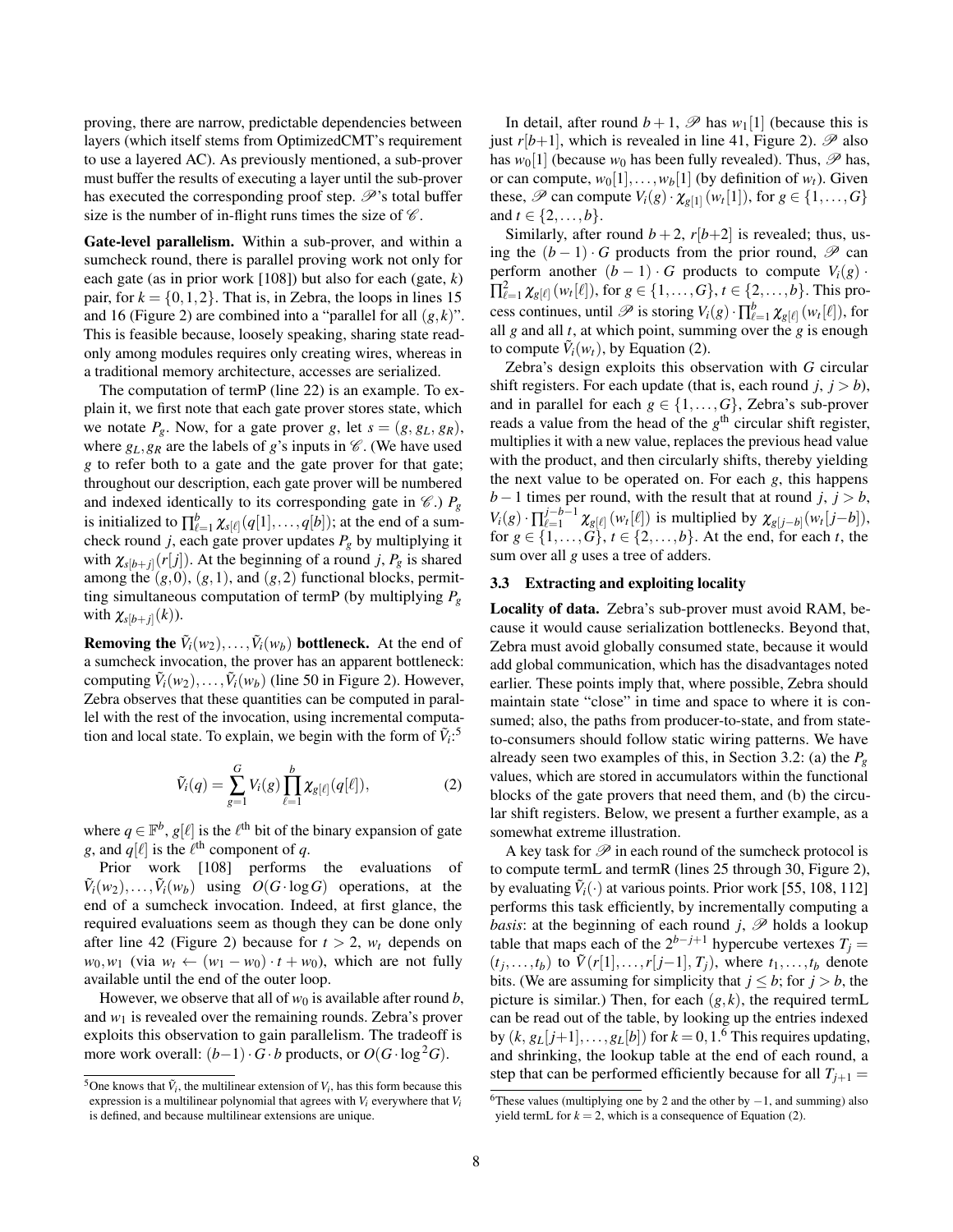$(t_{j+1},...,t_b) \in \mathbb{F}_2^{b-j}$  $_{2}^{p-J}$ , Equation [\(2\)](#page-7-2) implies:

$$
\tilde{V}_i(r[1],\ldots,r[j],T_{j+1}) = (1 - r[j]) \cdot \tilde{V}_i(r[1],\ldots,r[j-1],0,T_{j+1}) + r[j] \cdot \tilde{V}_i(r[1],\ldots,r[j-1],1,T_{j+1}).
$$

Zebra must implement equivalent logic, meaning ondemand "lookup" and incremental update, but without randomaccess state. To do so, Zebra maintains  $2^b \approx G$  registers; each is initialized as in prior work, with  $\tilde{V}_i(t_1,...,t_b) = V_i(t_1,...,t_b)$ , for all  $(t_1,...,t_b) \in \mathbb{F}_2^b$ . The update step relies on a static wiring pattern: roughly speaking, each entry *T* is updated based on 2*T* and  $2T + 1$ . Then, for the analog of the "lookup," Zebra delivers the basis values to the gate provers that need them. This step uses what we call a *shuffle tree*: a tree of multiplexers in which the basis values are inputs to the tree at multiple locations, and the outputs are taken from a different level of the tree at each round *j*. The effect is that, even though the basis keeps changing—by the end, it is only two elements—the required elements are sent to all of the gate provers.

Locality of control. Zebra's prover must orchestrate the work of execution and proving. The naive approach would be a top-level state machine controlling every module. However, this approach would destroy locality (control wires would be sent throughout the design) and create inefficiencies (not all modules have the same timing, leading to idling and waste).

Instead, Zebra's prover has a *latency-insensitive design*. There is a top-level state machine, but it handles only natural serialization points, such as communication with the verifier. Otherwise, Zebra's modules are arranged in a hierarchical structure: at all levels of the design, parents send signals to children indicating that their inputs are valid, and children produce signals indicating valid outputs. These are the only timing relations, so control wires are local, and go only where needed. As an example, within a round of the sumcheck protocol, a sub-prover instructs all gate provers *g* to begin executing; when the outputs are ready, the sub-prover feeds them to an adder tree to produce the required sum (line [38,](#page-4-0) Figure [2\)](#page-4-0). Even though gate provers complete their work at different times (owing to differences in, for example, mult and add), no additional control is required.

### <span id="page-8-1"></span>3.4 Reusing work

We have already described several ways in which a Zebra sub-prover reuses intermediate computations. But Zebra's subprovers also reuse modules themselves, which saves area. For example, computing each of  $F_i(0)$ ,  $F_i(1)$ ,  $F_i(2)$  uses an adder tree, as does computing  $\tilde{V}_i(w_2), \ldots, \tilde{V}_i(w_b)$  ([§3.2\)](#page-7-0). But these quantities are never needed at the same time during the protocol. Thus, Zebra uses the *same* adder tree.

Something else to note is that nearly all of the sub-prover's work is field operations; indeed, all multiplications and additions in the *algorithm*, not just the AC  $\mathscr{C}$ , are field operations. This means that optimizing the circuits implementing these operations improves the performance of every module of  $\mathscr{P}$ .

### <span id="page-8-2"></span>3.5 Design of  $\mathscr V$

In many respects, the design of Zebra's verifier is similar to the prover; for example, the approach to control is the same ([§3.3\)](#page-7-3). However, the verifier cannot adopt the prover's pipeline structure: for the verifier, different layers impose very different overheads. Specifically, the verifier's first and last layers are costly (lines [55, 73](#page-4-0) in Figure [2\)](#page-4-0), whereas the interior layers are lightweight ([§2.2\)](#page-2-1).

To address this issue, Zebra observes that the work of the first and last layers can happen in parallel; this work determines the duration of a pipeline stage's execution. Then, within that duration, interior layers can be computed sequentially. For example, two or more interior layers might be computed in the time it takes to compute just the input or output layer; the exact ratio depends on the length of the input and output, versus log*G*. As noted earlier ([§3.2\)](#page-6-1), sequential work enables area savings; in this case the savings do not detract from throughput because the input and output layers are the bottleneck.

# <span id="page-8-0"></span>4 System architecture

This section articulates several challenges of system architecture and operation, and walks through Zebra's responses.

 $V \cdot \mathscr{P}$  integration. The default integration approach—a printed circuit board—would limit bandwidth and impose high cost in energy for communication between  $\mathcal V$  and  $\mathcal P$ . This would be problematic for Zebra because the protocol contains a lot of inter-chip communication (for  $\mathscr{P}$ , it is lines [8,](#page-4-0) [40, 41, 47,](#page-4-0) and [50;](#page-4-0) for  $\mathcal V$ , lines [67, 71, 82, 87,](#page-4-0) and [99\)](#page-4-0). Zebra's response is to draw on *3D packaging* [\[75,](#page-19-28) [79\]](#page-19-29), a technology that enables high bandwidth and low energy communication between chips ([§7.1\)](#page-11-0).

Is it reasonable to assume that the integrator  $(\S 2.1)$  has access to 3D packaging? We think yes: the precision requirements for 3D packaging are much less than for a transistor even in a very mature technology node. Moreover, this technology is commercially available and used in high-assurance contexts [\[13\]](#page-17-9), albeit for a different purpose [\[70\]](#page-18-6). Finally, although 3D packaging is not yet in wide use, related packaging technologies are in high-volume production for commodity devices like inertial sensors and clock generators [\[90,](#page-19-30) [94\]](#page-19-31).

Precomputation and amortization. All built systems for verifiable computation, except CMT applied to highly regular ACs, presume offline precomputation on behalf of the verifier that exceeds the work of simply executing the computation [\[24,](#page-18-16) [25,](#page-18-17) [29,](#page-18-18) [31–](#page-18-19)[33,](#page-18-20) [41,](#page-18-21) [51,](#page-18-22) [55,](#page-18-23) [56,](#page-18-24) [58,](#page-18-25) [59,](#page-18-26) [61,](#page-18-27) [76,](#page-19-14) [88,](#page-19-15) [98–](#page-19-16) [101,](#page-19-17) [106,](#page-19-18) [108,](#page-19-19) [112,](#page-19-20) [114\]](#page-19-21). They must therefore—if the goal is to save the verifier work—amortize the precomputation in one way or another. In Zebra, the precomputation is generating an auxiliary input ([§2.2\)](#page-2-1), which the operator supplies to  $\mathcal V$  along with the input *x*. This arrangement raises two questions, which we answer below: (1) How does the operator get auxiliary inputs? (2) How does the work of generating them amortize?

We assume that the operator is given auxiliary inputs by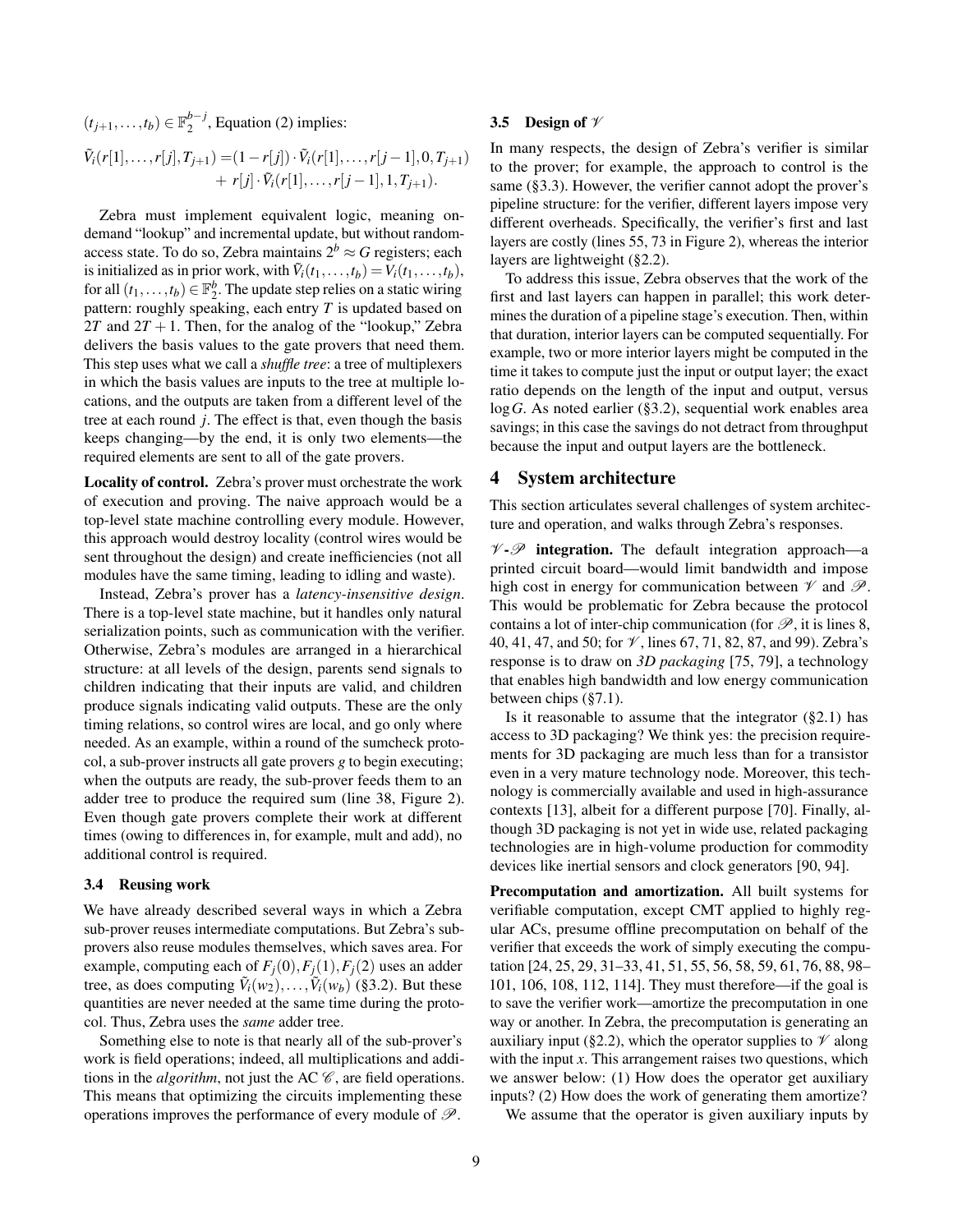the integrator on a bulk storage medium (for example, a hard drive). When all auxiliary inputs on the medium are consumed, the integrator must securely refresh them (for example, by delivering another drive to the operator). The integrator must thus select the storage size according to the application. For example, at a throughput of  $10^4$  executions per second, and  $10^4$ bytes per auxiliary input, a 10TB drive suffices for 24 hours of continuous operation. Note that one store of precomputations can be shared among many instances of Zebra operating in close proximity (for example, in a data center).

As an optimization, an auxiliary input does not explicitly materialize  $\tau_i$ ,  $w_0$ , and  $w_1$  for each layer ([§2.2\)](#page-2-1). Instead,  $\mathcal V$ rederives them from a pseudorandom *seed* that is included in the auxiliary input. This reduces  $\mathcal{V}$ 's storage costs by roughly  $2/3$ , to  $d \cdot (\log G + 2) + 1$  field elements per auxiliary input.

To amortize the integrator's precomputation, Zebra presumes that the integrator reuses the precomputations over many  $\mathcal V$ ; for example, over all  $\mathcal V$  chips that are currently mated with a given  $\mathscr P$  design.<sup>7</sup> Since precomputing an auxiliary input requires  $O(d \cdot G)$  computation with good constants ([§2.2\)](#page-2-1), the overhead can be amortized to negligible across an entire deployment provided that there are, say, a few thousand operating verifiers. This assumes that the execution substrate for the precomputation is similar to  $\mathcal V$ .

Preserving soundness in this regime requires that each prover chip in an operator's system is isolated, a stipulation of the setup ([§2.1\)](#page-2-0). We further assume that operators run independently of one another, and that operators deploying multiple provers handle failures carefully. Specifically, if a verifier  $\mathcal V$ rejects, then the auxiliary inputs that  $\mathcal V$  has seen must now be viewed as disclosed, and not reused within the deployment. To explain, note that a prover  $\mathscr{P}_{\star}$  can make its verifier,  $\mathscr{V}_{\star}$ , reject in a way that (say) correlates with the challenges that  $\mathcal{V}_{\star}$ has sent. Meanwhile, if failed interactions influence the inputs received by other  $\mathcal{V}$ - $\mathcal{P}$  pairs, then  $\mathcal{P}_{\star}$  has a (low-bandwidth) way to communicate information about challenges it has seen.<sup>8</sup> If  $\mathcal{V}_*$ 's previously consumed auxiliary inputs continued to be used, then this channel would (slightly) reduce soundness.

**Storing precomputations.** The privacy and integrity of  $\mathcal{V}$ 's auxiliary inputs must be as trustworthy as  $\mathcal V$  itself. Yet, storing auxiliary inputs in trustworthy media could impose enormous cost. Zebra's solution is to store auxiliary inputs in *untrusted* media (for example, a commercial hard drive) and to protect them with authenticated encryption. To this end,  $\mathcal V$  and the integrator share an encryption key that  $\mathcal V$  stores in a very small on-chip memory. When the integrator carries out its precomputation, it encrypts the result before storing it; upon receiving an auxiliary input,  $\mathcal V$  authenticates and decrypts, rejecting the protocol run if tampering is detected. Note that Zebra does not need ORAM: the pattern of accesses is known.

 $\mathscr{V}'$ 's interface to the operator.  $\mathscr{V}$  needs a high-performance I/O interface to the operator to receive inputs (*x*) and auxiliary inputs, and send outputs (*y*), at throughput *T*. This requires bandwidth  $T \cdot (|x|+|y|+d \cdot (\log G+2)+1)$ , some tens or hundreds of megabits per second. Both area (for  $\mathcal{V}$ 's transceiver circuit) and energy (per bit sent) are concerns; Zebra's response is to use a high-performance optical backplane, which gives both good bandwidth per transceiver area and low, distance-insensitive energy cost [\[27,](#page-18-33) [87,](#page-19-32) [97\]](#page-19-33). While this technology is not yet widespread in today's datacenters, its use in high-performance computing applications [\[57,](#page-18-34) [71\]](#page-18-35) indicates a trend toward more general deployment.

# <span id="page-9-0"></span>5 Cost analysis and accounting

This section presents an analytical model for the energy (*E*), area  $(A_s)$ , and throughput  $(T)$  of Zebra when applied to ACs of depth *d* and width *G*. Figure [5](#page-10-2) summarizes the model. It covers: (1) protocol execution (*compute*; [§2.2,](#page-2-1) Fig. [2\)](#page-4-0); (2) communication between  $\mathcal V$  and  $\mathcal P$  (*tx*; [§2.2\)](#page-2-1); (3) storage of auxiliary inputs for  $\mathcal V$ , including retrieval, I/O, and decryption for  $\mathcal V$ (*store*; [§4\)](#page-8-0); (4) storage of intermediate pipeline values for P (*store*; [§3.2\)](#page-6-1); (5) pseudorandom number generation for  $\mathcal V$  (*PRNG*; [§4\)](#page-8-0); and (6) communication between  $\mathcal V$  and the operator ( $\mathcal V$  *I/O*; [§4\)](#page-8-0). In Section [7.1,](#page-11-0) we derive estimates for the model's parameters using synthesis and simulation.

The following analogies hold: *E* captures the number of operations done by each of components (1)–(6) in a single execution of OptimizedCMT; *A<sup>s</sup>* roughly captures the parallelism with which Zebra executes, in that it charges for the number of hardware modules and how they are allocated; and *T* captures the critical path of execution.

**Energy and area costs.** For both  $\mathcal{P}$  and  $\mathcal{V}$ , all computations in a protocol run are expressed in terms of field arithmetic primitives ([§3.4\)](#page-8-1). As a result, field operations dominate energy and area costs for  $\mathscr P$  and  $\mathscr V$  ([§7.2,](#page-11-1) [§8\)](#page-13-1). Many of Zebra's design decisions and optimizations ([§3\)](#page-5-0) show up in the constant factors in the energy and area "compute" rows.

Area and throughput trade-offs. Zebra's throughput is determined by the longest pipeline delay in either  $\mathcal V$  or  $\mathcal P$ ; that is, the pipeline delay of the faster component can be increased without hurting throughput. Zebra can trade increased pipeline delay for reduced area by removing functional units (e.g., subprovers) in either  $\mathcal P$  or  $\mathcal V$  ([§3.2,](#page-6-1) [§3.5\)](#page-8-2). Such trade-offs are typical in hardware design [\[84\]](#page-19-34); in Zebra, they are used to optimize  $A_s/T$  by balancing  $\mathscr V$ 's and  $\mathscr P$ 's delays ([§7.4\)](#page-12-0).

The model captures these trade-offs with particular parameters. For  $\mathscr{P}$ , these parameters are  $n_{\mathscr{P}$ ,sc and  $n_{\mathscr{P},pl}$ : the number of physical sub-prover modules and the number of in-flight runs ([§3.2\)](#page-6-1). For  $\mathcal{V}$ , these parameters are  $n_{\mathcal{V}$ , sc and  $n_{\mathcal{V}}$ , jo: roughly, the area apportioned to sumcheck work and comput-

<sup>7</sup>Allspice, for example, handles the same issue with *batch verification* [\[112,](#page-19-20) §4]: the evaluations, and the random values that feed into them, are reused over parallel instances of the proof protocol (on different inputs). But batch verification, in our context, would require  $\mathscr P$  to store intermediate gate values ([§3.2\)](#page-6-1) for the entire batch.

 $8$ This channel is not covert: failures are noticeable to the operator. However, if the operator expects some random hardware faults, cheating chips may try to hide a low-bandwidth communication channel in such faults.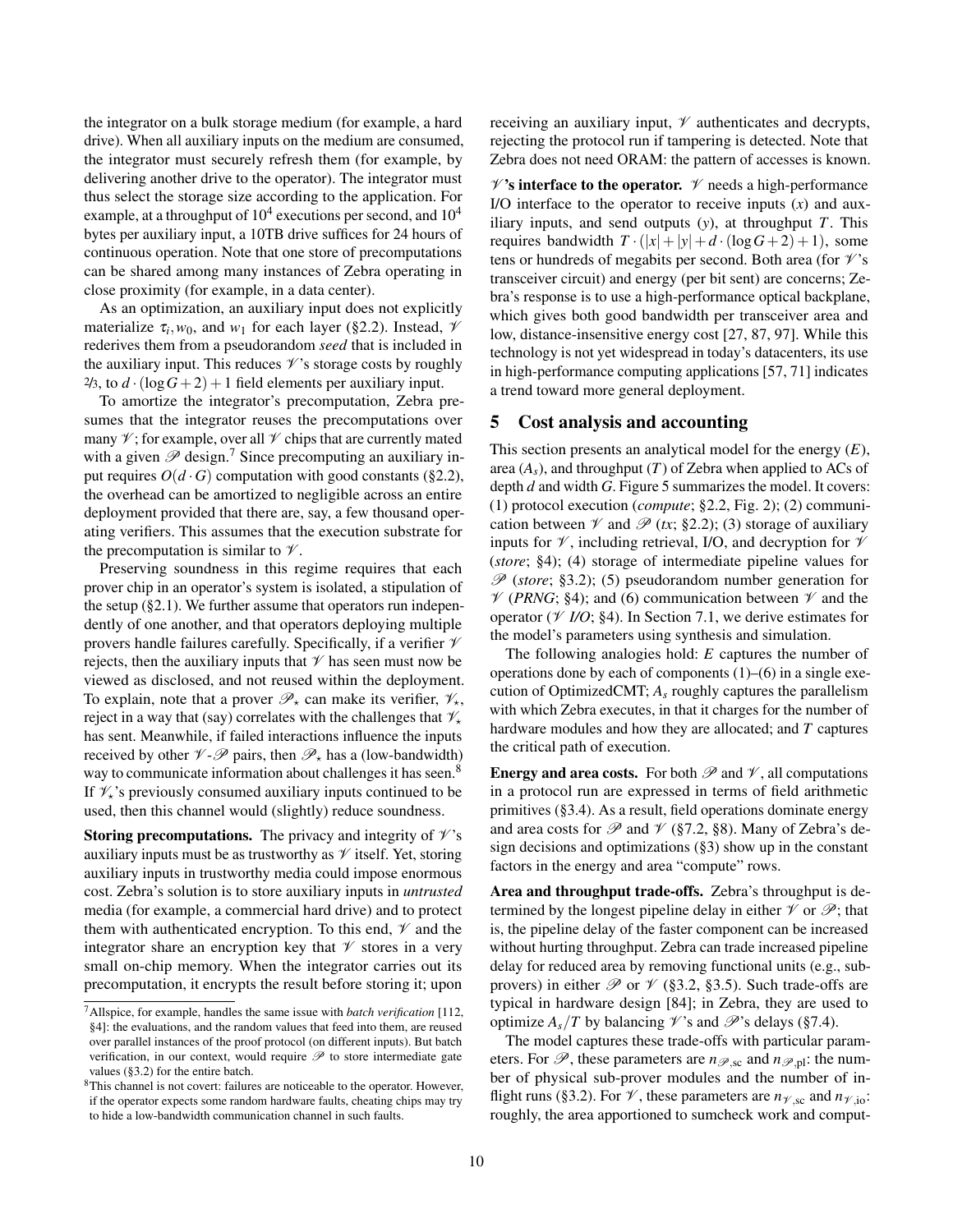<span id="page-10-2"></span>

| cost                 | verifier                                                                                                                                                                                                                                                                                                                                                                                              | prover                                                                                                               |
|----------------------|-------------------------------------------------------------------------------------------------------------------------------------------------------------------------------------------------------------------------------------------------------------------------------------------------------------------------------------------------------------------------------------------------------|----------------------------------------------------------------------------------------------------------------------|
| energy               |                                                                                                                                                                                                                                                                                                                                                                                                       |                                                                                                                      |
| compute              | $(7d \log G + 6G) E_{\text{mul,t}} + (15d \log G + 2G) E_{\text{add,t}}$                                                                                                                                                                                                                                                                                                                              | $dG \log^2 G \cdot E_{\text{mul,u}} + 9dG \log G \cdot E_{\text{add,u}} + 4dG \log G \langle E_{\text{g,u}} \rangle$ |
| $V - \mathscr{P}$ tx | $(2d \log G + G)E_{\text{tx.t}}$                                                                                                                                                                                                                                                                                                                                                                      | $(7d \log G + G) E_{\text{tx.n}}$                                                                                    |
| store                | $d \log G \cdot E_{\text{sto,t}}$                                                                                                                                                                                                                                                                                                                                                                     | $dG \cdot n_{\mathscr{P},\text{pl}} \cdot E_{\text{sto},\text{u}}$                                                   |
| <b>PRNG</b>          | $2d \log G \cdot E_{\text{prng,t}}$                                                                                                                                                                                                                                                                                                                                                                   |                                                                                                                      |
| $\mathcal V$ I/O     | $2G \cdot E_{\text{io,t}}$                                                                                                                                                                                                                                                                                                                                                                            |                                                                                                                      |
| area                 |                                                                                                                                                                                                                                                                                                                                                                                                       |                                                                                                                      |
| compute              | $n_{\mathcal{V},sc}$ (2A <sub>mul,t</sub> + 3A <sub>add,t</sub> ) + 2 $n_{\mathcal{V},io}$ (A <sub>mul,t</sub> + A <sub>add,t</sub> )                                                                                                                                                                                                                                                                 | $n_{\mathscr{P},sc}$ (7G·A <sub>mul,u</sub> + [7G/2]·A <sub>add,u</sub> )                                            |
| $V - \mathscr{P}$ tx | $(2d \log G + G)A_{\text{tx.t}}$                                                                                                                                                                                                                                                                                                                                                                      | $(7d \log G + G)A_{tx,u}$                                                                                            |
| store                | $d \log G \cdot A_{\text{sto,t}}$                                                                                                                                                                                                                                                                                                                                                                     | $dG \cdot n_{\mathscr{P},pl} \cdot A_{\text{sto},u}$                                                                 |
| <b>PRNG</b>          | $2d \log G \cdot A_{prng,t}$                                                                                                                                                                                                                                                                                                                                                                          |                                                                                                                      |
| $\mathcal V$ I/O     | $2G \cdot A_{\text{io,t}}$                                                                                                                                                                                                                                                                                                                                                                            |                                                                                                                      |
|                      | delay: Zebra's overall throughput is $1/\max(\mathcal{P}$ delay, $\mathcal V$ delay); the expressions for $\mathcal P$ and $\mathcal V$ delay are given immediately below:<br>$\max\left\{d/n_{\mathscr{V},sc}\left(2\log G\left(\lambda_{\text{mul,t}}+2\lambda_{\text{add,t}}\right)+\left\lceil \left(7+\log G\right)/2\right\rceil\lambda_{\text{mul,t}}+4\lambda_{\text{add,t}}\right),\right\}$ | $d/\nu = [21\pi^2C_1 \cdot 1 + 121\pi C_1 \cdot 1 + 1]$                                                              |

 $\left(\left[3G/n_{\mathcal{V},\text{io}}+\log n_{\mathcal{V},\text{io}}\right]\right)\lambda_{\text{mul,t}}+\left[\log n_{\mathcal{V},\text{io}}\right]\lambda_{\text{add,t}}$  $d/n_{\mathscr{P},\text{sc}} \left[ 3 \log^2 G \cdot \lambda_{\text{add,u}} + 18 \log G \left( \lambda_{\text{mul,u}} + \lambda_{\text{add,u}} \right) \right]$ 

 $n_{\gamma,0}$ :  $\gamma$  parameter; trades area vs i/o delay  $n_{\gamma,p}$ :  $\mathcal{P}$  parameter; # in-flight runs  $\langle E_{g,n} \rangle$ : mean per-gate energy of  $\mathcal{C}$ , untrusted  $n_{\gamma,\infty}$ :  $\gamma$  parameter; trades area vs sumcheck delay  $n_{\gamma,\in$  $E_{\text{g},\text{u}}$ : mean per-gate energy of  $\mathscr{C}$ , untrusted  $n_{\mathcal{V},sc}$ :  $\mathcal{V}$  parameter; trades area vs sumcheck delay  $E_{\{\text{add,mul},(x,\text{sto},pmg,i\mathfrak{o})\},\{\{\mathfrak{t},\mathfrak{u}\}\}}$ : energy cost in {trusted, untrusted} technology node for {+,  $\times$ ,  $\mathcal{V} \text{-}\mathcal{P}$  interaction, store, PRNG,  $\mathcal{V}$  I/O}  $A_{\{\text{add},\text{mul},\{\mathbf{x},\text{sto},\text{prg},\text{io}\},\{\mathbf{t},\mathbf{u}\}\}}$  area cost in {trusted, untrusted} technology node for  $\{+, \times, \mathcal{V}\text{-}\mathcal{P}$  interaction, store, PRNG,  $\mathcal{V}$  I/O}  $\lambda_{\{add,mul\},\{t,u\}}$ : delay in {trusted, untrusted} technology node for {+,  $\times$ }

FIGURE 5— $\mathcal V$  and  $\mathcal P$  costs as a function of  $\mathcal C$  parameters and technology nodes (simplified model; low-order terms discarded). We assume  $|x| = |y| = G$ . Energy and area constants for interaction, store, PRNG, and I/O indicate costs for a single element of  $\mathbb{F}_p$ .  $\mathcal{V}\rightarrow\mathcal{P}$  tx is the cost of interaction between  $\mathcal V$  and  $\mathcal P$ ;  $\mathcal V$  I/O is the cost for the operator to communicate with Zebra ([§4\)](#page-8-0). For  $\mathcal P$ , store is the cost of buffering pipelined computations ([§3.2\)](#page-6-1); for  $\mathcal{V}$ , it is the cost to retrieve and decrypt auxiliary inputs ([§4\)](#page-8-0). Transmit, store, and PRNG occur in parallel with execution, so their delay is not included, provided that the corresponding circuits execute quickly enough ([§5,](#page-9-0) [§7.1\)](#page-11-0). Physical quantities depend on both technology node and implementation particulars; we give values for these quantities in Section [7.1.](#page-11-0)

ing multilinear extensions of *x* and *y*, respectively ([§3.5\)](#page-8-2). In our evaluation we constrain these parameters to keep area at or below some fixed size, for manufacturability ([§2.3\)](#page-5-1).

**Storage versus precomputation.** With regard to  $\mathcal{V}'$ 's auxiliary inputs, the cost model accounts for retrieving and decrypting ([§4\)](#page-8-0); the cost of precomputing, and its amortization, was covered in Section [4.](#page-8-0)

# <span id="page-10-0"></span>6 Implementation of Zebra

Our implementation of Zebra comprises four components.

The first is a compiler toolchain that produces  $\mathscr{P}$ . The toolchain takes as input a high-level description of an AC (in an intermediate representation emitted by the Allspice compiler [\[1\]](#page-17-10)) and designer-supplied primitive blocks for field addition and multiplication in  $\mathbb{F}_p$ ; the toolchain produces a *synthesizable* SystemVerilog implementation of Zebra. The compiler is written in C++, Perl, and SystemVerilog (making heavy use of the latter's metaprogramming facilities [\[7\]](#page-17-11)).

Second, Zebra contains two implementations of  $\mathcal V$ . The first is a parameterized implementation of  $\mathcal V$  in SystemVerilog. As with  $\mathscr{P}$ , the designer supplies primitives for field arithmetic blocks in  $\mathbb{F}_p$ . Additionally, the designer selects the parameters  $n_{\mathcal{V},sc}$  and  $n_{\mathcal{V},io}$  ([§5,](#page-9-0) [§7.4\)](#page-12-0). The second is a software implementation adapted from Allspice's verifier [\[1\]](#page-17-10).

Third, Zebra contains a C/C++ library that implements  $\mathcal{V}$ 's input-independent precomputation for a given AC, using the same high-level description as the toolchain for  $\mathcal{P}$ .

Finally, Zebra implements a framework for cycle-accurate

RTL simulations of complete interactions between  $\mathcal V$  and  $\mathscr{P}$ . It does so by extending standard RTL simulators. The extension is an interface that abstracts communication between  $\mathscr P$  and  $\mathscr V$  ([§2.2\)](#page-2-1), and between  $\mathscr V$  and the store of auxiliary inputs ([§4\)](#page-8-0). This framework supports both the hardware and software implementations of  $\mathcal V$ . The interface is written in C using the Verilog Procedural Interface (VPI) [\[7\]](#page-17-11), and was tested with the Cadence Incisive [\[3\]](#page-17-12) and Icarus Verilog [\[6\]](#page-17-13) RTL simulators.

In total, our implementation comprises approximately 6000 lines of SystemVerilog, 10400 lines of C/C++ (partially inherited from Allspice [\[1\]](#page-17-10)), 600 lines of Perl, and 600 lines of miscellaneous scripting glue.

# <span id="page-10-1"></span>7 Evaluation

This section answers: *For which ACs can Zebra outperform the native baseline?* Section [8](#page-13-1) makes this evaluation concrete by comparing Zebra to real-world baselines for specific applications. In sum, Zebra wins in a fairly narrow regime: when there is a large technology gap and the computation is large. These conclusions are based on the cost model ([§5\)](#page-9-0), recent figures from the literature, standard CMOS scaling models, and dozens of synthesis- and simulation-based measurements.

Method. Zebra's implementation ([§6\)](#page-10-0) allows us to evaluate using both synthesis experiments and cycle-accurate simulations. However, this approach comes with a practical limitation: synthesizing and simulating even a moderately sized chip design can take thousands of core-hours; meanwhile the aim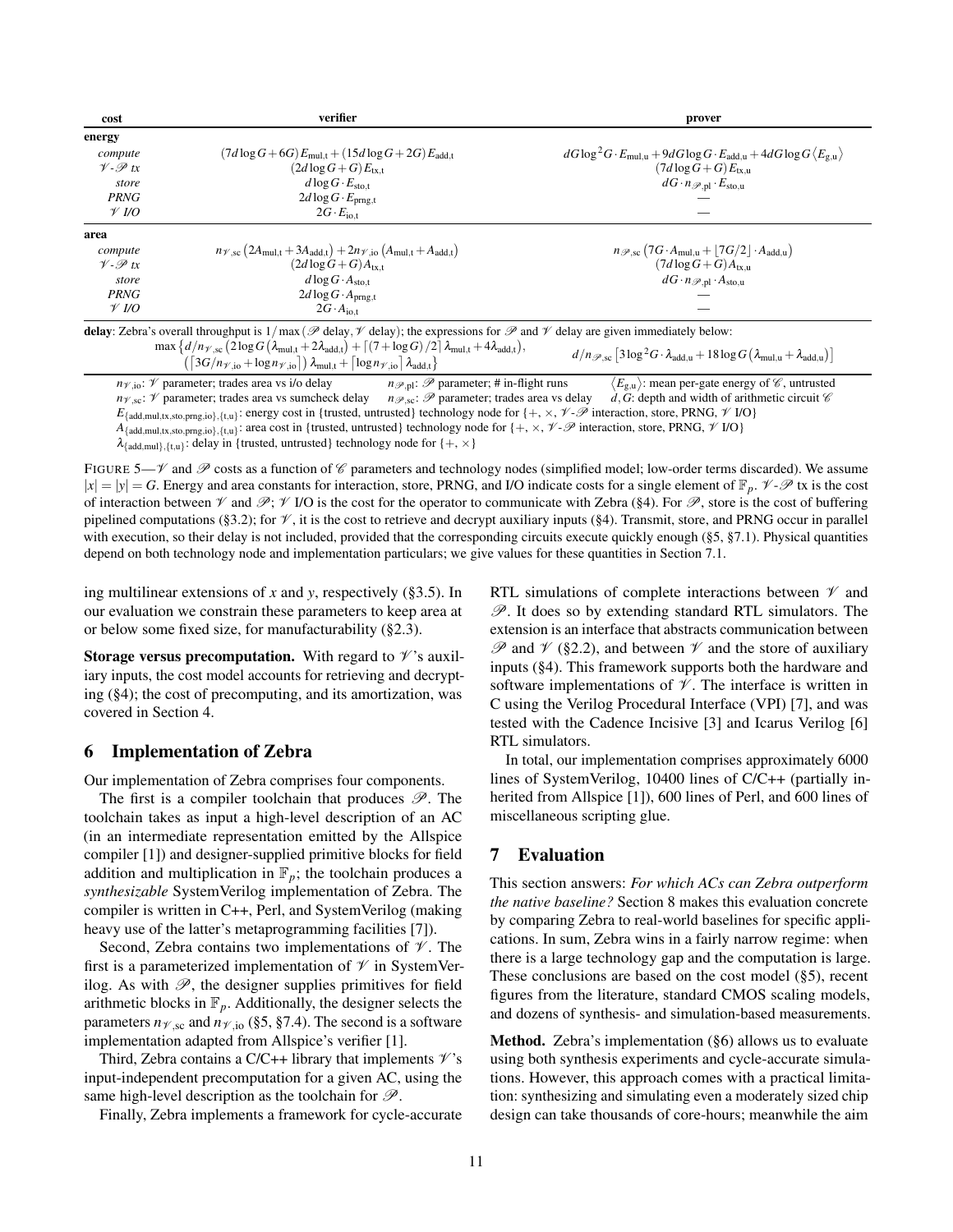<span id="page-11-3"></span>

|                                |                               | 350 nm $(\mathscr{V})$           | 45 nm $(\mathscr{P})$         |                                  |  |
|--------------------------------|-------------------------------|----------------------------------|-------------------------------|----------------------------------|--|
|                                | $\mathbb{F}_p + \mathbb{F}_p$ | $\mathbb{F}_p\times\mathbb{F}_p$ | $\mathbb{F}_p + \mathbb{F}_p$ | $\mathbb{F}_p\times\mathbb{F}_p$ |  |
| energy $(nJ$ <sub>op</sub> $)$ | 220<br>3.1                    |                                  | 0.006                         | 0.21                             |  |
| area $(\mu m^2)$               | $2.1 \times 10^{5}$           | $27 \times 10^5$                 | $6.5 \times 10^{3}$           | $69 \times 10^3$                 |  |
| delay (ns)                     | 6.2                           | 26                               | 0.7                           | 2.3                              |  |

FIGURE 6—Synthesis data for field operations in  $\mathbb{F}_p$ ,  $p = 2^{61} - 1$ .

<span id="page-11-4"></span>

|                          |                  | 350 nm $(\mathscr{V})$                      | 45 nm $(\mathscr{P})$ |                                       |  |
|--------------------------|------------------|---------------------------------------------|-----------------------|---------------------------------------|--|
|                          | $pJ/F_p$         | $\mu$ m <sup>2</sup> /( $\mathbb{F}_p$ /ns) | $pJ/F_p$              | $\mu$ m <sup>2</sup> / $\mathbb{F}_n$ |  |
| $V \cdot \mathscr{P}$ tx | 1100             | 3400                                        | 600                   | $1900 \cdot ns$                       |  |
| store                    | $48 \times 10^3$ | $380 \times 10^{6}$                         | 4.2                   | 80                                    |  |
| <b>PRNG</b>              | 8700             | $17 \times 10^{6}$                          |                       |                                       |  |
| $\mathscr V$ I/O         | 4200             | $2\times10^6$                               |                       |                                       |  |

FIGURE 7—Costs for communication, storage (including decryption, for  $\mathcal{V}$ ; [§4\)](#page-8-0), and PRNG; extrapolated from published results [\[27,](#page-18-33) [66,](#page-18-36) [68,](#page-18-37) [75,](#page-19-28) [79,](#page-19-29) [87,](#page-19-32) [89,](#page-19-35) [93,](#page-19-36) [97,](#page-19-33) [109\]](#page-19-37) using standard scaling models [\[67\]](#page-18-38).

here is to characterize Zebra over a wide range of ACs. Thus, we leverage the analytical cost model described in Section [5.](#page-9-0) We do so in three steps.

First, we obtain values for the parameters of this model by combining synthesis results with data published in the literature ([§7.1\)](#page-11-0). Second, we validate the cost model by comparing predictions from the model with both synthesis results and cycle-accurate simulations; these data closely match the analytical predictions ([§7.2\)](#page-11-1). Third, we estimate the baseline's costs ([§7.3\)](#page-11-2) and then use the validated cost model to measure Zebra's performance relative to the baseline, across a range of arithmetic circuit and physical parameters ([§7.4\)](#page-12-0).

#### <span id="page-11-0"></span>7.1 Estimating cost model parameters

In this section, we estimate the energy, area, and delay of Zebra's basic operations  $(\S5, (1)–(6))$ .

Synthesis of field operations. Figure [6](#page-11-3) reports synthesis data for both field operations in  $\mathbb{F}_p$ ,  $p = 2^{61} - 1$ , which admits an efficient and straightforward modular reduction. Both operations were written in Verilog and synthesized to two technology libraries: Nangate 45 nm Open Cell [\[8\]](#page-17-14) and a 350 nm library from NC State University and the University of Utah [\[9\]](#page-17-15). For synthesis, we use Cadence Encounter RTL Compiler [\[3\]](#page-17-12).

Communication, storage, and PRNG costs. Figure [7](#page-11-4) reports area and energy costs of communication, storage, and random number generation using published measurements from built chips. Specifically, we use results from CPUs built with 3D packaging [\[75,](#page-19-28) [79\]](#page-19-29), SRAM designs [\[89\]](#page-19-35), solid-state storage [\[53,](#page-18-39) [93\]](#page-19-36), ASICs for cryptographic operations [\[66,](#page-18-36) [68,](#page-18-37) [109\]](#page-19-37), and optical interconnects [\[27,](#page-18-33) [87,](#page-19-32) [97\]](#page-19-33).

For all parameters, we use standard CMOS scaling models to extrapolate to other technology nodes for evaluation.<sup>9</sup>

<span id="page-11-5"></span>

|                    | log G | measured     | predicted    | error    |  |
|--------------------|-------|--------------|--------------|----------|--|
| area               | 4     | 8.76         | 9.42         | $+7.6\%$ |  |
| $\text{mm}^2$ )    | 5     | 17.06        | 18.57        | $+8.8\%$ |  |
|                    | 6     | 33.87        | 36.78        | $+8.6\%$ |  |
|                    | 7     | 66.07        | 73.11        | $+11%$   |  |
| delay              | 4     | 682          | 681          | $-0.2\%$ |  |
| (cycles)           | 5     | 896          | 891          | $-0.6%$  |  |
|                    | 6     | 1114         | 1115         | $+0.1\%$ |  |
|                    | 7     | 1358         | 1353         | $-0.4%$  |  |
| $+$ , $\times$ ops | 4     | 901, 1204    | 901, 1204    | $0\%$    |  |
|                    | 5     | 2244, 3173   | 2244, 3173   | $0\%$    |  |
|                    | 6     | 5367, 8006   | 5367, 8006   | $0\%$    |  |
|                    | 7     | 12494, 19591 | 12494, 19591 | $0\%$    |  |

FIGURE 8—Comparison of cost model ([§5\)](#page-9-0) with measured data. Area numbers come from synthesis; delay and operation counts come from cycle-accurate RTL simulation.

### <span id="page-11-1"></span>7.2 Validating the cost model

We use synthesis and simulation to validate the cost model ([§5\)](#page-9-0). To measure area, we synthesize sub-provers ([§3.1\)](#page-6-3) for AC layers over several values of *G*. To measure energy and throughput, we perform cycle-accurate RTL simulations for the same sub-provers, recording the pipeline delay ([§5,](#page-9-0) Fig. [5\)](#page-10-2) and the number of invocations of field addition and multiplication.<sup>10</sup>

Figure [8](#page-11-5) compares our model's predictions to the data obtained from synthesis and simulation. The model predicts slightly greater area than the synthesis results show. This is likely because, in the context of a larger circuit, the synthesizer has more information (e.g., related to critical timing paths) and thus is better able to optimize the field arithmetic primitives.

Although we have not presented our validation of  $\mathcal V$ 's costs, its cost model has similar fidelity.

#### <span id="page-11-2"></span>7.3 Baseline: native trusted implementations

For an arithmetic circuit with depth *d*, width *G*, and a fraction  $\delta$  of multiplication gates, we estimate the costs of directly executing the AC in the trusted technology node. To do so, we devise an optimization procedure that minimizes *A*/*T* (under the constraint that total area is limited to some  $A_{\text{max}}$ ; [§2.3\)](#page-5-1). Since this baseline is a direct implementation of the arithmetic circuit, we account  $E$  as the sum of the energy for each operation in the AC, plus the energy for I/O ([§4\)](#page-8-0).

Optimization proceeds in two steps. In the first step, the procedure apportions area to multiplication and addition primitives, based on  $\delta$  and on the relative time and area cost of each operation. In the second step, the procedure chooses a pipelining strategy that minimizes delay, subject to sequencing requirements imposed by  $\mathscr{C}$ 's layering.

It is possible, through hand optimization, to exploit the structure of particular ACs in order to improve upon this op-

<sup>9</sup>A standard technique in CMOS circuit design is projecting how circuits will scale into other technology nodes. Modeling this behavior is of great practical interest, because it allows accurate cost modeling prior to designing and fabricating a chip. As a result, such models are regularly used in industry [\[67\]](#page-18-38).

<sup>10</sup>We use the number of field operations as a proxy for the energy consumed by  $\mathscr{P}$ 's sub-provers in executing the protocol. This gives a good estimate because (1) the sub-prover's area is dominated by these circuits (Fig. [8\)](#page-11-5), and (2) the remaining area of each sub-prover is dedicated to control logic, which includes only slowly-varying signals with negligible energy cost.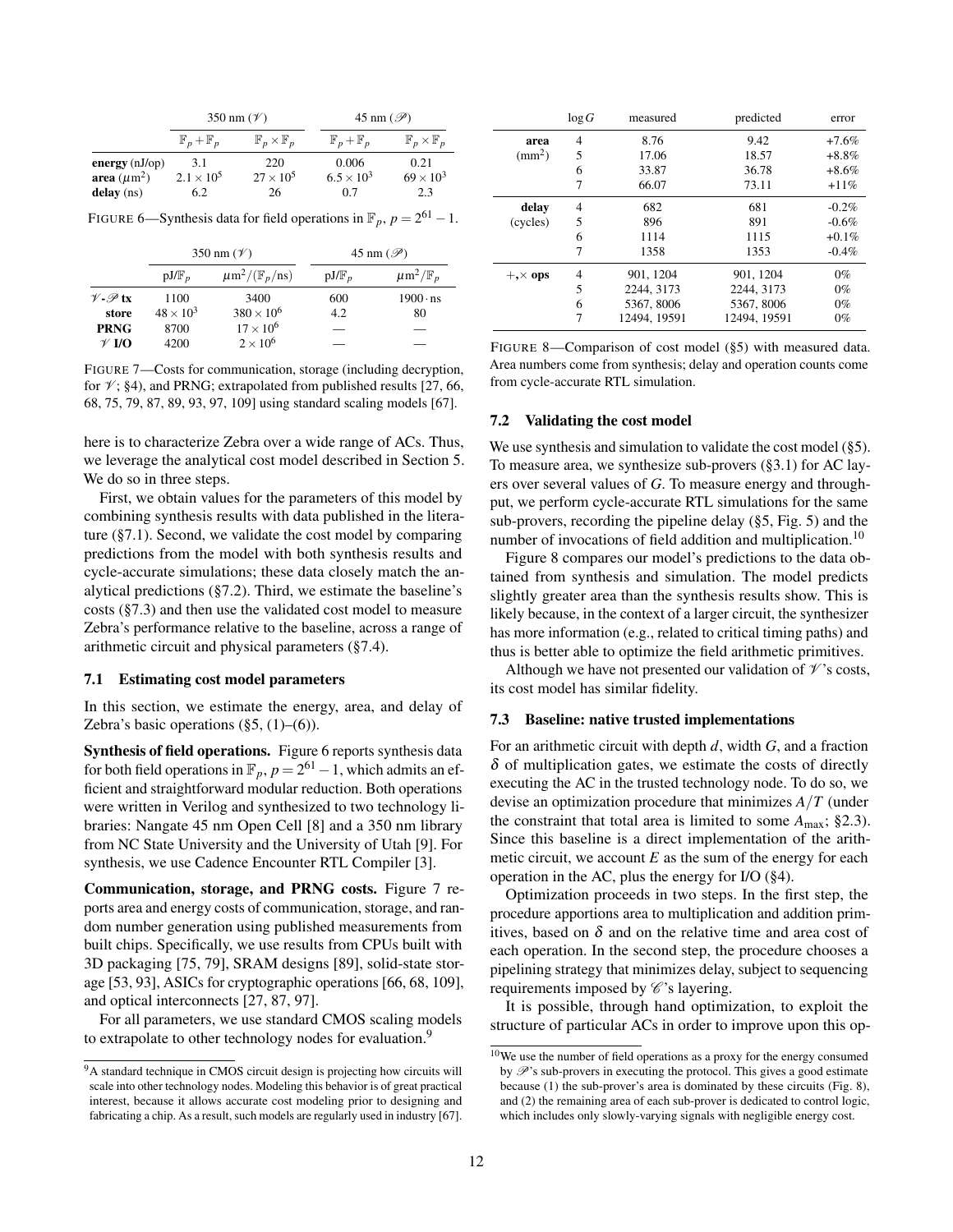<span id="page-12-1"></span>

FIGURE 9—Zebra performance relative to baseline ([§7.3\)](#page-11-2) on *E* and  $A_s/T$  metrics ([§2.3\)](#page-5-1), varying  $\mathscr C$  parameters, technology nodes, and maximum chip area. In each case, we vary one parameter and fix the rest. Fixed parameters are: trusted technology node = 350 nm; untrusted technology node = 7 nm; depth of  $\mathcal{C}$ ,  $d = 20$ ; width of  $\mathcal{C}$ ,  $G = 2^{14}$ ; fraction of multipliers in  $\mathcal{C}$ ,  $\delta = 0.5$ ; maximum chip area,  $A_{\text{max}} = 200$  mm<sup>2</sup>; maximum power dissipation,  $P_{\text{max}} = 150$  W. In all cases, designs follow the optimization procedures described in Sections [7.1](#page-11-0)[–7.3.](#page-11-2)

timization procedure, but our goal is a procedure that gives good results for generic ACs. We note that our optimization procedure is realistic: it is roughly similar to the one used by automated hardware design toolkits such as Spiral [\[84\]](#page-19-34).

## <span id="page-12-0"></span>7.4 Zebra versus baseline

This section evaluates the performance of Zebra versus the baseline, on the metrics *E* and  $A_s/T$ , as a function of  $\mathcal C$  parameters (width *G*, depth *d*, fraction of multiplication gates  $\delta$ ), technology nodes, and maximum allowed chip size. We vary each of these parameters, one at a time, fixing others. Fixed parameters are as follows:  $d = 20$ ,  $G = 2^{14}$ ,  $\delta = 0.5$ , trusted technology node =  $350$  nm, untrusted technology node =  $7$  nm, and  $A_{\text{max}} = 200 \text{ mm}^2$ . We limit Zebra to no more than  $P_{\text{max}} = 150$  W, which is comparable to the power dissipation of modern GPUs [\[2,](#page-17-16) [5\]](#page-17-17), and we vary  $s \in \{1/3, 1, 3, 10\}$  ([§2.3\)](#page-5-1).

For each design point, we fix  $\mathcal V$ 's area equal to the native baseline area, and set  $n_{\mathscr{P},pl} = d$ . We then optimize  $n_{\mathscr{P},sc}, n_{\mathscr{V},io}$ , and  $n_{\mathscr{V},sc}$  ([§5,](#page-9-0) Fig. [5\)](#page-10-2). To do so, we first set  $n_{\mathscr{V},io}$  and  $n_{\mathscr{V},sc}$ to balance delay among  $\mathcal{V}$ 's layers ([§3.5\)](#page-8-2), and to minimize these delays subject to area limitations. We choose  $n_{\mathscr{P}^{\text{sc}}}$  so that  $\mathscr{P}$ 's pipeline delay is less than or equal to  $\mathscr{V}'$ 's.

Figure [9](#page-12-1) summarizes the results. In each plot, the breakeven point is designated by the dashed line at 1. We observe the following trends:

- As  $\mathscr C$  grows in size (Figs. [9a, 9b\)](#page-12-1) or complexity (Fig. [9c\)](#page-12-1), Zebra's performance improves compared to the baseline.
- As the performance gap between the trusted and untrusted technology nodes grows (Figs. [9d, 9e\)](#page-12-1), Zebra becomes increasingly competitive with the baseline, in both *E* and  $A_s/T$ .
- As *G* grows,  $\mathscr{P}$ 's area increases ([§5,](#page-9-0) Fig. [5\)](#page-10-2), making  $A_s/T$ worse even as *E* improves (Fig. [9b\)](#page-12-1). This is evident in the  $s = \frac{1}{3}$  curve, which is highly sensitive to  $\mathscr{P}$ 's area.
- Finally, we note that Zebra's competitiveness with the baseline is relatively insensitive to maximum chip area (Fig. [9f\)](#page-12-1).

# 7.5 Summary

We have learned several things:

*Zebra beats the baseline in a narrow but distinct regime.* In particular, Zebra requires more than a decade's technology gap between  $\mathcal V$  and  $\mathcal P$ . Zebra also requires that the computation is "hard" for the baseline, i.e., it involves tens of thousands of operations (Figs. [9a, 9b\)](#page-12-1), with thousands of expensive operations per layer (Figs. [9b, 9c\)](#page-12-1). At a high level, the technology gap offsets  $\mathscr{P}$ 's proving costs, while "hard" computations allow  $\mathcal{V}$ 's savings to surpass the overhead of the protocol ([§2.2\)](#page-2-1).

*The price of verifiability is high.* Even when Zebra breaks even, it is orders of magnitude more costly than executing Ψ on an untrusted technology node.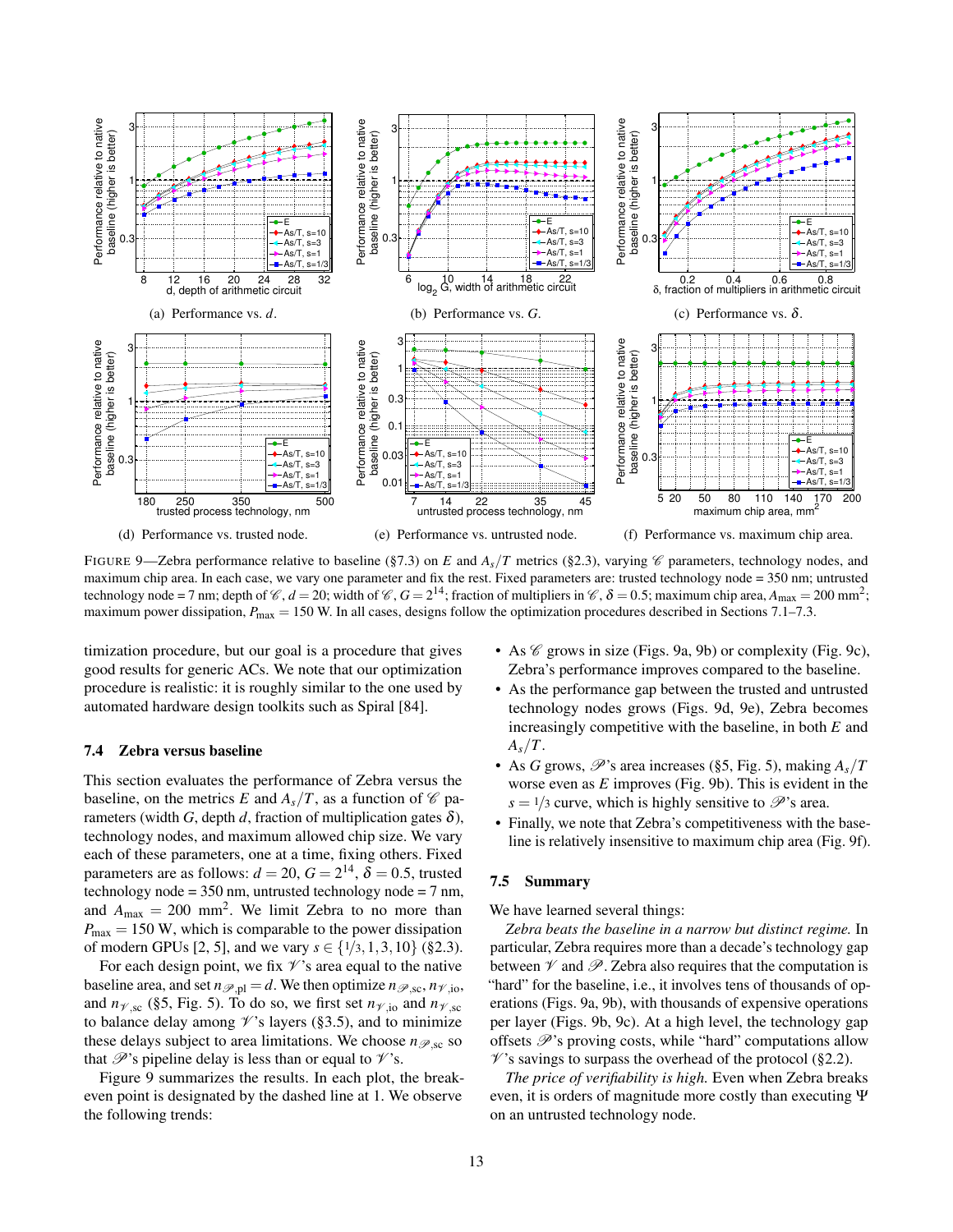<span id="page-13-3"></span>

FIGURE 10—Zebra performance relative to baseline ([§8.1\)](#page-13-2) on *E* and  $A<sub>s</sub>/T$  metrics ([§2.3\)](#page-5-1), for NTT with a given number of points, over  $\mathbb{F}_p, p = 2^{63} + 2^{19} + 1$ . Untrusted technology node = 350 nm; trusted technology node = 7 nm; maximum chip area,  $A_{\text{max}} = 200 \text{ mm}^2$ .

*But "there are no hidden fees" (we hope).* Although the stated price is high, we have endeavored to account for all of the costs that we could think of. Thus, when a computation falls into Zebra's break-even zone—as with the examples in the next section—we can, with reasonable confidence, claim a genuine win.

# <span id="page-13-1"></span>8 Applications

This section evaluates Zebra on two concrete computations: the number theoretic transform over  $\mathbb{F}_p$ , and Curve 25519 point multiplication.

# <span id="page-13-0"></span>8.1 Number theoretic transform over F*<sup>p</sup>*

The number theoretic transform (NTT) is a linear transform closely related to the FFT. Its input is  $x = \{a_0, \ldots, a_{N-1}\}\,$ , the coefficients of a degree  $N-1$  polynomial  $p(t)$ ; its output is  $y = \{p(\omega^0), \ldots, p(\omega^{N-1})\},\$  where  $\omega$  is a primitive  $N^{\text{th}}$  root of unity in  $\mathbb{F}_p$ . This transform is widely used in signal processing, computer algebra packages [\[103\]](#page-19-38), and even in some cryptographic algorithms [\[20\]](#page-17-18).

The fastest known algorithm is iterative, and uses a sequence of *butterfly operations* [\[54,](#page-18-40) Ch. 30]. A butterfly takes as input  $x_1, x_2 \in \mathbb{F}_p$ , and outputs  $y_1 = \omega^i (x_1 + x_2)$  and  $y_2 = \omega^j (x_1 - x_2)$  for some  $i, j \in \{0, ..., N - 1\}.$ 

## <span id="page-13-5"></span>*Implementing NTT in Zebra*

The iterative NTT is essentially an arithmetic circuit. However, if implemented naively in Zebra, that AC would introduce overhead. The core issue is that, if the AC uses add and multiply gates, then the  $x_1 - x_2$  term in a butterfly would be computed as  $-1 \times x_2$ , followed by an addition in the next layer.

To avoid increasing the depth of the AC, we take inspiration from CMT's enhanced gates [\[55,](#page-18-23) §3.2] and introduce *subtraction gates.* For  $\mathscr{P}$ , this change implies a new type of gate prover ([§3.1\)](#page-6-3). For  $\mathcal V$ , we define a new wiring predi-cate ([§2.2\)](#page-2-1), sub<sub>*i*</sub>, and its multilinear extension,  $\tilde{\text{sub}}_i$ ; at the end of each sumcheck invocation (line [100,](#page-4-0) Fig. [2\)](#page-4-0),  $\mathcal V$  adds the term  $\sinh(i(q_{i-1}, w_0, w_1)(h_0 - h_1)$ . Accordingly, an auxiliary input includes *d* more precomputed values ([§2.2,](#page-2-1) [§4\)](#page-8-0).

<span id="page-13-4"></span>

|                                      | $N = 2^6$    |       | $N = 2^{10}$ |       | $N = 2^{13}$ |       |
|--------------------------------------|--------------|-------|--------------|-------|--------------|-------|
| cost                                 | $\mathscr V$ | P     | V            | P     | V            | P     |
| energy, $\mu$ J                      |              |       |              |       |              |       |
| compute                              | 370          | 0.21  | 2700         | 10    | 17000        | 150   |
| $V - P t x$                          | 0.29         | 0.42  | 1.7          | 1.6   | 10           | 6.7   |
| store                                | 8.6          | 0.11  | 19           | 4.8   | 29           | 65    |
| <b>PRNG</b>                          | 1.7          |       | 4.3          |       | 7            |       |
| $\mathscr V$ I/O                     | 0.58         |       | 8.9          |       | 71           |       |
| $\mathbf{area},\, \mathbf{mm}^2$     |              |       |              |       |              |       |
| compute                              | 44           | 2.8   | 51           | 22    | 51           | 175   |
| $V - P t x$                          | < 0.1        | < 0.1 | < 0.1        | < 0.1 | < 0.1        | < 0.1 |
| store                                | 24           | < 0.1 | 9            | 1.6   | 2            | 22    |
| <b>PRNG</b>                          | 1.3          |       | 0.5          |       | 0.1          |       |
| $\mathcal V$ I/O                     | 0.2          |       | 0.3          |       | 0.3          |       |
| delay, $\mu$ s                       | 3.1          | 3.1   | 20           | 18    | 133          | 32.9  |
| $n_{\{\mathcal{V},\mathcal{P}\},sc}$ | 4            | 2     | 2            | 1     | $\mathbf{1}$ | 1     |
| $n_{\mathcal{V},\text{io}}$          | 3            |       | 6            |       | 7            |       |
| $n_{\mathscr{P},\text{pl}}$          |              | 12    |              | 20    |              | 26    |
| total power, W<br>121                |              | 140   |              | 133   |              |       |

FIGURE 11—Costs for N-point NTT ([§8.1\)](#page-13-0),  $N \in \{2^6, 2^{10}, 2^{13}\}.$ 

Another issue is that computing a length-*N* NTT requires *<sup>N</sup>*/<sup>2</sup> powers of ω; thus, an implementation must either receive these values as inputs or compute them directly. Because  $\mathcal{V}$ 's costs scale linearly with the number of inputs but only logarithmically with the size of each layer of  $\mathcal{C}$  ([§2.2,](#page-2-1) [§5\)](#page-9-0), computing powers of  $\omega$  in  $\mathscr C$  is the natural approach—but doing so naively at least doubles the depth of  $\mathscr{C}$ , erasing any savings. Instead, Zebra's *C* takes as input  $\log N$  values,  $\{\omega, \omega^2, \omega^4, \omega^8, \ldots\},$ and  $\mathscr C$  computes other powers of  $\omega$  just as they are needed. This approach reduces costs by 25% or more compared to taking powers of  $\omega$  as inputs, and it adds no additional layers to the iterative NTT's arithmetic circuit.

## <span id="page-13-2"></span>*Evaluation*

Baseline. The baseline is an arithmetic circuit implementing the iterative algorithm for the NTT, optimized as described in Section [7.3.](#page-11-2) We make the conservative assumption that computing powers of  $\omega$  is free for the baseline.

Method. We evaluate Zebra versus the baseline on the metrics *E* and  $A_s/T$ , for length-*N* NTTs over  $\mathbb{F}_p$ ,  $p = 2^{63} + 2^{19} + 1.1^1$ As in Section [7.4,](#page-12-0) we fix trusted technology node = 350 nm, untrusted technology node = 7nm,  $A_{\text{max}} = 200 \text{ mm}^2$ , *P*<sub>max</sub>=150 W,  $n_{\mathcal{P},pl} = d$  ([§5\)](#page-9-0). We vary  $s \in \{1/3, 1, 3, 10\}$ , and  $log N \in \{6, \ldots, 13\}.$ 

We generate Verilog for  $\mathscr P$  and  $\mathscr V$  using our compiler toolchain and run cycle-accurate RTL simulations for sizes up to  $log N = 6$  ([§6\)](#page-10-0). We use these simulations to confirm that the cost model is calibrated for the new field ([§5,](#page-9-0) [§7.2\)](#page-11-1), and then use the model to compute costs for larger *N*.

Comparison with baseline. Figure [10](#page-13-3) depicts Zebra's performance relative to the baseline. As in Section [7.4,](#page-12-0) Zebra is not competitive on *E* for small computations, but it equals or

<sup>&</sup>lt;sup>11</sup>We use a different  $p$  from [§7.1](#page-11-0) because the NTT requires a field with a subgroup of size *N*. This is satisfied by *p* for  $\log N \leq 19$ , *N* a power of 2.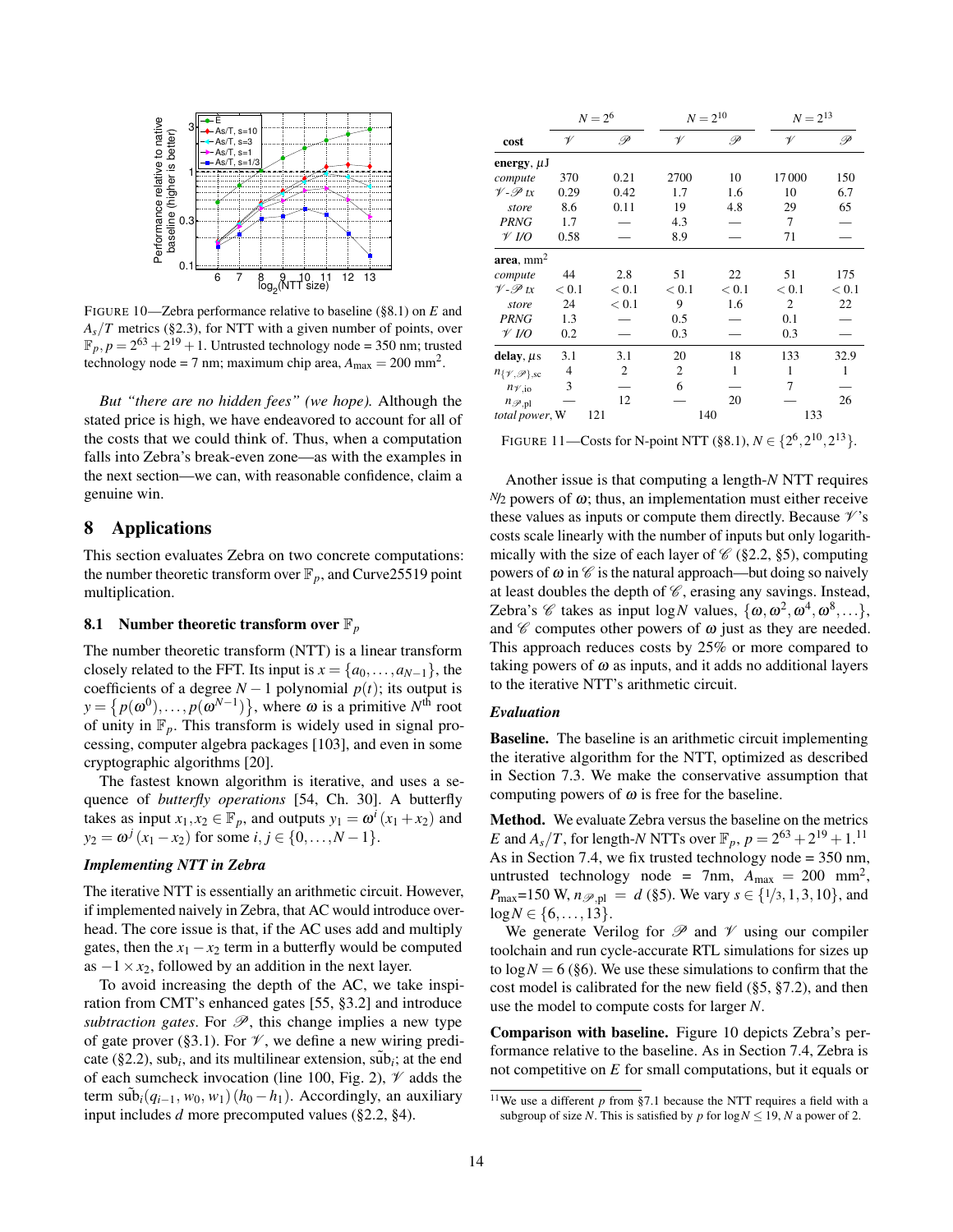<span id="page-14-2"></span>

FIGURE 12—Zebra performance relative to baseline ([§8.2\)](#page-14-1) on *E* and  $A_s/T$  metrics ([§2.3\)](#page-5-1), versus number of parallel Curve25519 evaluations. Untrusted technology node = 350 nm; trusted technology node = 7 nm; maximum chip area,  $A_{\text{max}} = 200 \text{ mm}^2$ .

exceeds the baseline when *N* is large enough; this is consistent with  $\mathcal{V}$ 's asymptotic efficiency ([§2.2\)](#page-2-1). Relative  $A_s/T$  lags E because the native computation is only about 30% multiplications (recall that Zebra's performance suffers when there are few multiplications; [§7.4\)](#page-12-0). Further, for large NTTs,  $\mathcal{P}$ 's area grows large; thus *A<sup>s</sup>* grows, and *As*/*T* worsens.

Concrete costs. Figure [11](#page-13-4) tabulates concrete costs for three NTT designs:  $N = 2^6$ ,  $N = 2^{10}$ , and  $N = 2^{13}$ . In all three cases, most of the energy cost is in  $\mathcal V$ 's computation, because basic operations are much more expensive in the trusted technology node. In fact, this energy cost is high enough that it limits  $\mathscr{V}$ 's throughput: it would be possible to add more compute hardware to  $\mathcal V$  (since its area is less than the maximum), but doing so would increase *T* and thus exceed the power budget. As  $N$  increases,  $\mathcal V$ 's throughput decreases, reducing the area required for store and PRNG circuits ([§4,](#page-8-0) [§7.1\)](#page-11-0).  $\mathscr{P}$ 's area requirement increases with *N* because the size of sub-provers increases and because the required storage for pipelining in-flight runs increases ([§3.2\)](#page-6-1).

# <span id="page-14-0"></span>8.2 Curve25519 point multiplication

Curve25519 is a high-performance elliptic curve used in many cryptographic protocols [\[14,](#page-17-19) [34\]](#page-18-41). An operation of interest for hardware acceleration is *point multiplication* [\[21,](#page-17-20) Ch. 13]. This operation takes as inputs a 255-bit scalar value *v* and an elliptic curve point *Q*, and computes the point  $R = [v]Q$  via a sequence of 255 *double-and-add* steps [\[21\]](#page-17-20), one for each bit of *v*. (For efficiency and security, point multiplication uses a Montgomery ladder [\[21,](#page-17-20) [34,](#page-18-41) [85\]](#page-19-39).)

## *Efficient point multiplication in Zebra*

Double-and-add is naturally expressed as an arithmetic circuit over  $\mathbb{F}_p$ ,  $p = 2^{255} - 19$ , with depth  $d = 7$  and width  $G \approx 8$ . Thus, a full point multiplication (255 double-and-add steps) is deep and narrow, both problems for Zebra ([§7.4\)](#page-12-0).

Thus, Zebra reformulates the AC, turning the long sequence of double-and-add steps into shorter sequences. Specifically, under Zebra, the depth of the AC is given by 5 double-andadd steps, and computing a point multiplication requires

<span id="page-14-3"></span>

|                                      | $K = 170$ |                | $K = 682$      |       | $K = 1147$ |       |
|--------------------------------------|-----------|----------------|----------------|-------|------------|-------|
| cost                                 | V         | P              | V              | P     | V          | P     |
| energy, $\mu$ J                      |           |                |                |       |            |       |
| compute                              | 32000     | 250            | 92000          | 1300  | 145 000    | 2500  |
| $V - P t x$                          | 6         | 8              | 16             | 14    | 25         | 19    |
| store                                | 120       | $\overline{4}$ | 140            | 15    | 150        | 26    |
| <b>PRNG</b>                          | 27        |                | 32             |       | 35         |       |
| $\mathcal V$ I/O                     | 24        |                | 95             |       | 160        |       |
| area, mm <sup>2</sup>                |           |                |                |       |            |       |
| compute                              | 194       | 55             | 192            | 110   | 175        | 185   |
| $V - P t x$                          | < 0.1     | < 0.1          | < 0.1          | < 0.1 | < 0.1      | < 0.1 |
| store                                | 4.3       | 2.2            | 1.5            | 9     | 0.9        | 15    |
| <b>PRNG</b>                          | 0.3       |                | < 0.1          |       | < 0.1      |       |
| $\mathscr V$ I/O                     | < 0.1     |                | < 0.1          |       | < 0.1      |       |
| delay, $\mu$ s                       | 260       | 190            | 840            | 450   | 1400       | 490   |
| $n_{\{\mathcal{V},\mathcal{P}\},sc}$ | 4         | 2              | $\overline{c}$ | 1     | 1          | 1     |
| $n_{\mathcal{V},\text{io}}$          | 9         |                | 11             |       | 11         |       |
| $n_{\mathscr{P},\text{pl}}$          |           | 35             |                | 35    |            | 35    |
| total power, W<br>123                |           |                | 111            |       | 105        |       |

FIGURE 13—Costs for Curve 25519 ([§8.2\)](#page-14-0), for  $K = 170$ ,  $K = 682$ , and  $K = 1147$  parallel sequences of 5 double-and-add operations.

 $51$  (=  $255/5$ ) iterated protocol runs; the cost of this change is that  $\mathcal V$  handles inputs and outputs 51 times. And for width, the AC contains many parallel double-and-add sequences.

Another issue with the double-and-add arithmetic circuit is that it uses a "conditional swap" operation, interchanging two values based on one bit of the scalar *v*. Conditional swap can be implemented with only  $+$  and  $\times$ , but as with subtraction ([§8.1\)](#page-13-5), a more efficient alternative is to introduce a new type of gate, a multiplexer or *mux*, which selects either its left or right input based on a *selector bit*. The details of mux gates are described in the extended version of this paper [\[113\]](#page-19-40).

For efficiency, we require that all of the mux gates in any layer of an arithmetic circuit share one selector bit. For point multiplication, this means that all parallel double-and-add operations in a protocol run must use the same scalar *v*. This restriction is acceptable, for example, for TLS servers using ECDH\_ECDSA key exchange [\[38\]](#page-18-42), or whose ECDHE implementations cache and reuse ephemeral keys for many clients [\[11;](#page-17-21) [48,](#page-18-43) §4.2].

## <span id="page-14-1"></span>*Evaluation*

Baseline. Consistent with existing Curve25519 hardware implementations [\[95,](#page-19-41) [96\]](#page-19-42), the baseline directly executes a sequence of 255 double-and-add steps.

**Method.** We compare Zebra and the baseline on  $E$  and  $A_s/T$ , for designs that compute *K* parallel sequences of double-andadd,  $K \in \{84, 170, 340, 682, 1147\}$ . The first four values give  $[\log G] \in \{7, 8, 9, 10\}$ ;  $K = 1147$  is the largest for which  $\mathscr P$ fits into *A*max. We fix other parameters as in Section [8.1.](#page-13-0)

As in Sections [7](#page-10-1) and [8.1,](#page-13-0) we synthesize field addition and multiplication primitives, and use cycle-accurate Verilog simulations to check the cost model's calibration ([§5,](#page-9-0) [§7.2\)](#page-11-1). We then use the model to compute costs for large *K*.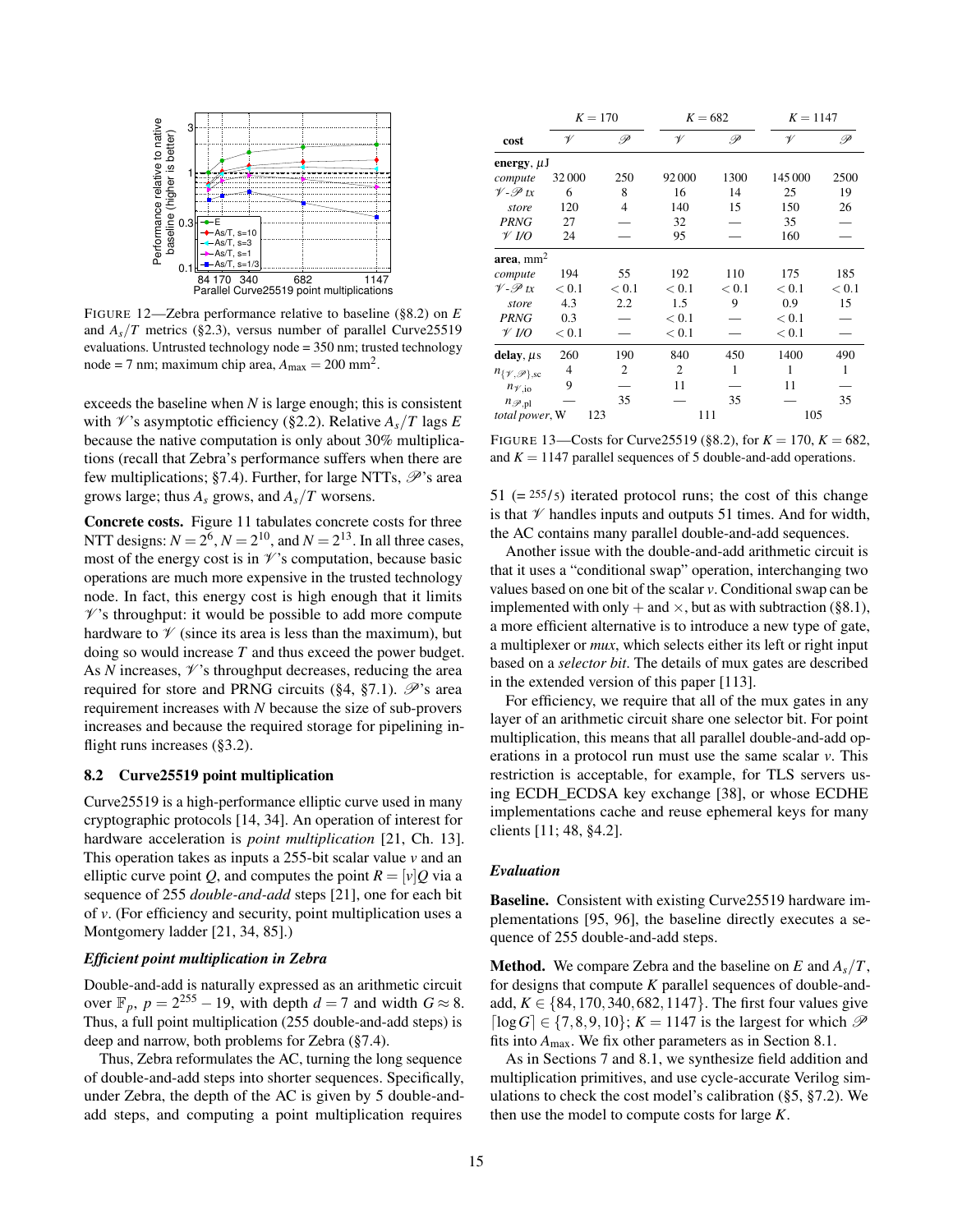Comparison with baseline. Figure [12](#page-14-2) depicts Zebra's performance relative to the baseline. As in previous experiments, Zebra is competitive on *E* for large computations. Like NTT, double-and-add is only about 30% multiplication gates; together with the area overhead due to  $\mathscr{P}$ , Zebra is less competitive on *As*/*T*, especially for small *s*.

Concrete costs. Figure [13](#page-14-3) tabulates concrete costs for  $K = 170$ ,  $K = 682$ , and  $K = 1147$ . The costs are given for a run of 5 double-and-add operations; a full point multiplication entails 51 runs. As in the NTT,  $\mathcal V$  dominates energy cost. However, in this application,  $\mathcal V$ 's performance is limited by area rather than power dissipation because of the design of the primitive circuits for  $p = 2^{255} - 19$  field operations.

# <span id="page-15-0"></span>9 Limitations and discussion

Zebra has clear limitations: the manufacturing and operational requirements are unusual ([§4\)](#page-8-0); the overhead is high, compared to untrusted execution; and, although some real computations fall within its regime of applicability ([§8\)](#page-13-1), that regime is narrow ([§7\)](#page-10-1). Below, we contextualize these limitations, and then address some loose ends in the cost analysis.

<span id="page-15-1"></span>Zebra's applicability in context. Recall that, even before we considered Zebra's break-even zone ([§7\)](#page-10-1), we narrowed Zebra's focus to computations  $\Psi$  that have natural expressions as ACs ([§2.2\)](#page-2-1). What would happen if  $\Psi$  were a Boolean circuit, or a normal program over fixed-width integers? Then, the native version would run extremely efficiently on an ASIC or CPU, so getting  $\mathcal{V}$ 's  $O(d \cdot \log G)$  running time to be concretely lower would require an enormous *G*—in other words, an unrealistically large number of parallel instances.

This limitation might seem overly restrictive, but something similar applies to every built system for verifiable outsourcing [\[24,](#page-18-16) [25,](#page-18-17) [29,](#page-18-18) [31](#page-18-19)[–33,](#page-18-20) [41,](#page-18-21) [51,](#page-18-22) [55,](#page-18-23) [56,](#page-18-24) [58,](#page-18-25) [59,](#page-18-26) [61,](#page-18-27) [76,](#page-19-14) [88,](#page-19-15) [98–](#page-19-16) [101,](#page-19-17) [106,](#page-19-18) [108,](#page-19-19) [112,](#page-19-20) [114\]](#page-19-21). As an example, the state-of-the-art SNARK implementation is libsnark [\[17,](#page-17-22) [33\]](#page-18-20), which is an optimized implementation of the GGPR-based [\[61\]](#page-18-27) SNARK in Pinocchio [\[88\]](#page-19-15). Disregarding precomputation and the cost to handle inputs and outputs, libsnark's minimum verification time is 6 ms on a 2.7 GHz CPU [\[114,](#page-19-21) §5.3]. For a native computation to take longer than 6 ms on the same CPU requires that it perform more than 16 million operations. But the maximum problem size that libsnark can handle (on a machine with 32 GB of memory) is 10 to 16 million operations [\[33,](#page-18-20) [114\]](#page-19-21), so breaking even is nearly impossible unless the operations in the original computation were non-native;  $\mathbb{F}_p$  operations work best.

(Some systems report beating native execution on  $110 \times 110$ ) matrix multiplication [\[88\]](#page-19-15), but our experiments—which use a similar CPU (an Intel Core i5-4440), normal compiler flags (-O3), and standard environments—yield a sub-millisecond native cost for this computation, which is an order of magnitude lower than the reported verification time.)

In theory, these issues are surmountable. For example, the

scaling limit on GGPR-based SNARKs can be circumvented by composition [\[32,](#page-18-44) [37,](#page-18-45) [56\]](#page-18-24). And, whereas OptimizedCMT is limited to ACs that are deterministic and wide, GGPR-based systems handle a much broader class of computations and offer far more properties ([§10\)](#page-16-0). But implementing GGPR in hardware proved to be a bottleneck, as we describe next.

Experience with other verifiable outsourcing machinery. We began this project by studying machinery based on GGPR [\[61\]](#page-18-27), specifically the Zaatar [\[99\]](#page-19-24) interactive argument and the Pinocchio [\[88\]](#page-19-15) SNARK ([§10\)](#page-16-0). However, despite several months of work, we were unable to produce a physically realizable design that achieved reasonable performance.

First, we found it difficult to extract sufficient parallelism. In Zebra, sub-provers can be arranged in a pipeline because OptimizedCMT's interaction proceeds layer-by-layer, with narrow dependencies ([§3.2\)](#page-6-1). In contrast, GGPR's proofs are computed in stages, but these stages operate over the entire execution of  $\mathscr{C}$ ; this made pipelining both difficult and ineffective.

We also had trouble exploiting locality. As an example, both OptimizedCMT and GGPR require the prover to evaluate polynomials. In OptimizedCMT, these polynomials are small (total degree at most  $O(\log G)$ ; [§2.2\)](#page-2-1), and importantly, the evaluations can be computed incrementally ([§2.2,](#page-2-1) [§3.3\)](#page-7-1). Meanwhile, GGPR's prover both evaluates and interpolates polynomials that are exponentially larger (total degree  $O(d \cdot G)$ ).

Finally, we found it difficult to reuse modules in GGPR. In Zebra this is possible because the prover's work is just field operations ([§3.4\)](#page-8-1). GGPR, on the other hand, has greater diversity of operations—FFTs and cryptographic primitives which have vastly different control and data flow.

There remain other details of GGPR that we did not even begin to address—for example, how the prover might handle a common reference string with tens of millions of field elements. Of course, this does not imply that an efficient hardware implementation of GGPR is fundamentally out of the question, and we hope that future work will produce one!

When CPUs are trusted. In evaluating Zebra, we did not consider the natural baseline of executing Ψ on a CPU that the principal trusts. This option has the usual advantages of software: simplicity, flexibility, no non-recurring costs (see below), ease of programming, etc. If the principal trusts a CPU in a state-of-the-art technology node, or if expressing Ψ as an arithmetic circuit entails significant overhead ([§2.2\)](#page-2-1), executing Ψ directly on a trusted CPU is likely the best option. However, the answer is less clear when the trusted CPU is in a mature technology node and  $\Psi$  is naturally expressed as an AC. Since this is Zebra's approximate applicability regime, meaning that Zebra outperforms a native ASIC in the trusted technology node, Zebra most likely outperforms a CPU in that same technology node (because ASICs far outperform general-purpose CPUs).

Other alternative baselines exist; for example, execution on an untrusted ASIC coupled with auditing or with later re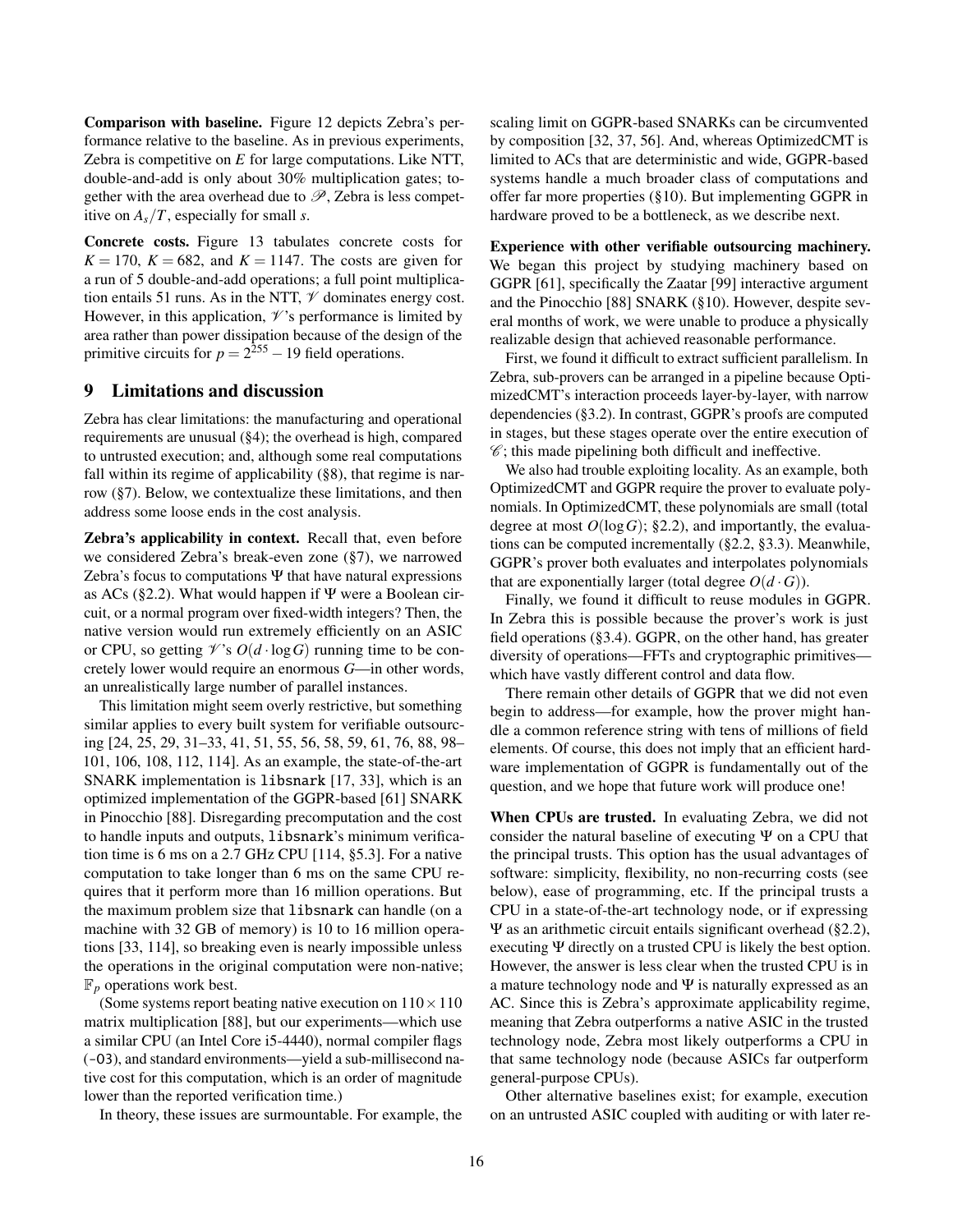execution on a trusted processor. These approaches may be appropriate in some settings; we leave their investigation and evaluation to future work.

Non-recurring costs. The major non-recurring costs when building ASICs are engineering effort and photolithographic masks. To briefly compare the baseline and Zebra, both need designs and implementations—of  $\Psi$  and  $\mathcal V$ , respectively—that always work and have no defects. While we do not know the exact costs of producing such *golden implementations*—this is the province of trusted foundries [\[15,](#page-17-3) [45\]](#page-18-1), which require trusted designers, trusted mask productions, etc.—we are sure that it isn't cheap.

On top of this, Zebra incurs costs for the prover that are likely to be high: in the latest technology nodes, a full mask set costs several million dollars. On the other hand, Zebra has an advantage that the baseline does not: the work to create  $\mathcal V$ amortizes over many computations, as explained shortly. Thus, relative non-recurring costs roughly boil down to the baseline's golden Ψ versus Zebra's untrusted  $\mathscr P$ . We do not know which one this comparison favors. We note that if the golden  $\Psi$  is much more expensive, then one may wish to use Zebra, *even if it performs worse on the metrics evaluated earlier*.

Using one  $\mathcal V$  for different computations. The non-recurring costs of producing  $\mathcal V$  amortize over multiple computations because the computation that  $\mathcal V$  is verifying is configured *after* manufacture. Specifically, the arithmetic circuit,  $\mathscr{C}$ , appears in  $\mathscr{V}$ 's workload only through the precomputed auxiliary inputs: aside from line [100](#page-4-0) in Figure [2,](#page-4-0)  $\mathcal{V}$ 's algorithm is independent of  $\mathscr C$ . (In fact, a slightly modified design for  $\mathscr V$  might even accept  $d$ ,  $G$ ,  $|x|$ , and  $|y|$  as run-time parameters.) As a result,  $\mathcal V$  has to be designed only once, or a small number of times with different design parameters ([§3.5,](#page-8-2)[§5\)](#page-9-0).

# <span id="page-16-0"></span>10 Related work

Zebra relates to two strands of work: defenses against hardware Trojans and built systems for verifiable outsourcing.

Hardware Trojans. Tehranipoor and Koushanfar [\[105\]](#page-19-0) have surveyed the threat of hardware Trojans; Bhunia et al. [\[35\]](#page-18-0) have surveyed defenses. We follow the taxonomy of Bhunia et al., in which defenses are classified as *post-fabrication* detection, *run-time* monitoring, or *design-time* deterrence.

*Post-fabrication* is sub-divided into *logic testing*, *sidechannel* analysis, and *golden reference*. *Logic testing* works within existing IC testing frameworks: these techniques exercise the chip with certain inputs and verify that the outputs are correct [\[42\]](#page-18-46). Wolff et al. [\[120\]](#page-19-7) and Chakraborty et al. [\[47\]](#page-18-4) augment these tests with certain sequences of inputs (or "cheat codes"), that are likely to trigger a Trojan. However, these techniques do not provide comprehensive guarantees (untested inputs could still produce incorrect outputs) or defend against Trojans designed to stay dormant during post-fabrication testing [\[105,](#page-19-0) [115\]](#page-19-8) (for instance, those activated by internal timers).

*Side-channel analysis* aims to detect changes in the mea-

sured delay and power of chips versus estimates obtained from pre-fabrication simulations [\[26,](#page-18-3) [73,](#page-19-3) [77,](#page-19-4) [78,](#page-19-5) [119\]](#page-19-6). However, the approach assumes that the impact of a Trojan on delay and power is large enough to be distinguished from modeling inaccuracies and from inherent variability in the chip fabrication process. Wei et al. [\[118\]](#page-19-43) exploit this variability to evade detection by such defenses.

*Golden reference* approaches [\[19\]](#page-17-0) depackage, delayer, and optically image (using a high resolution microscope) a subset of chips to establish that they are Trojan free, and use the delay and power profiles of these chips as "known good." However, such testing of large, complex ICs with billions of nanometer sized transistors is expensive, error prone, and "stretches analytical capabilities to the limits" [\[110\]](#page-19-44). Furthermore, this approach assumes that malicious modifications are optically observable in the first place, for instance, as transistors or wires added to or removed from the circuit. Meanwhile, Becker et al. [\[28\]](#page-18-47) design optically undetectable Trojans that change only the doping concentration of a few transistors in the chip.

Waksman and Sethumadhavan [\[115\]](#page-19-8) propose a *run-time* defense: power cycle the chip in the field (disabling timers), and give the chip encrypted inputs (disabling hard-wired cheat codes). However, computing on encrypted inputs could have high cost; also, an adversary can still use a randomly chosen input sequence, or a chip aging sensor [\[118\]](#page-19-43).

*Design-time techniques* apply hardware obfuscation [\[46,](#page-18-5) [70,](#page-18-6) [92\]](#page-19-9), normally used to protect intellectual property, to Trojan deterrence, the assumption being that if the foundry cannot infer the chip's function, it cannot interfere with that function. A separate line of research studies mechanisms to detect Trojans inserted by a malicious designer *pre-fab* [\[104,](#page-19-45) [116\]](#page-19-46); this is complementary to Zebra's focus on an untrusted foundry.

In the taxonomy, Zebra can be understood as run-time monitoring. Compared to the techniques above, Zebra's requirement of a correctly manufactured and integrated verifier ([§9\)](#page-15-0) may be more burdensome. However, Zebra also provides much stronger assurance: it defends against arbitrary misbehavior, with a formal and comprehensive soundness guarantee.

Verifiable outsourcing. The last several years have seen a flurry of work in built systems based on probabilistic proof protocols [\[24,](#page-18-16) [25,](#page-18-17) [29,](#page-18-18) [31](#page-18-19)[–33,](#page-18-20) [41,](#page-18-21) [51,](#page-18-22) [55,](#page-18-23) [56,](#page-18-24) [58,](#page-18-25) [59,](#page-18-26) [61,](#page-18-27) [76,](#page-19-14) [88,](#page-19-15) [98–](#page-19-16)[101,](#page-19-17) [106,](#page-19-18) [108,](#page-19-19) [112,](#page-19-20) [114\]](#page-19-21) (see [\[117\]](#page-19-22) for a survey). For our present purposes, these works are in two categories. The first category descends from GKR's [\[63\]](#page-18-9) interactive proof (IP) protocol, and includes CMT [\[55\]](#page-18-23) and Allspice [\[112\]](#page-19-20), both of which Zebra builds on ([§2.2\)](#page-2-1). The second category includes *arguments*: interactive arguments with preprocessing [\[99–](#page-19-24)[101\]](#page-19-17) and *non-interactive* arguments with preprocessing [\[24,](#page-18-16) [32,](#page-18-44) [36,](#page-18-14) [61,](#page-18-27) [76,](#page-19-14) [88\]](#page-19-15). The latter are sometimes known as SNARKs, for succinct non-interactive arguments of knowledge.

The IP-based schemes offer information-theoretic security and, when applicable, have more efficient verifiers, with low (or no) precomputation costs. However, arguments work over *non*-deterministic arithmetic circuits and hence apply to a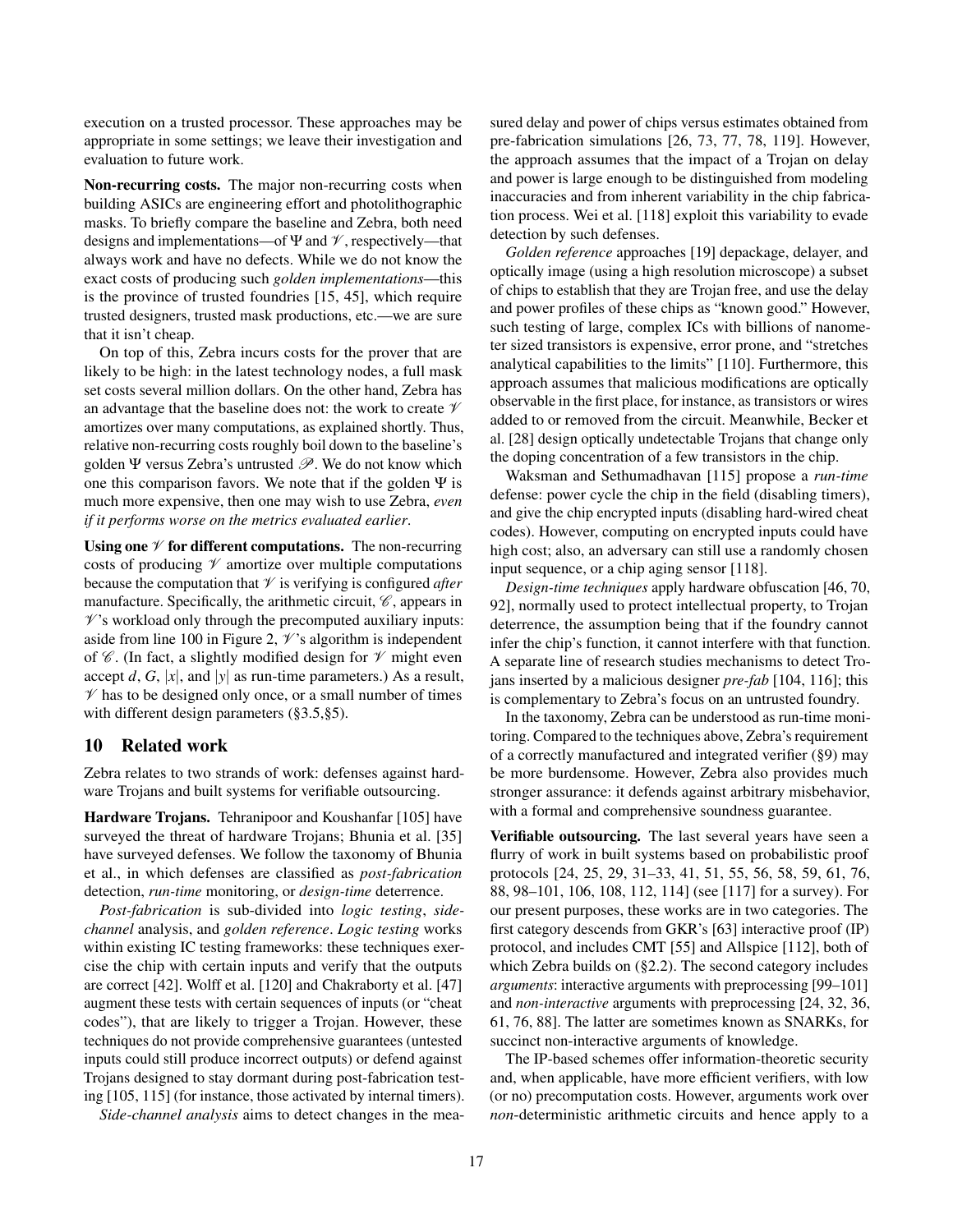broader set of computations: ANSI C programs, RAM, cloud applications, set computations, databases, etc. [\[24,](#page-18-16) [29,](#page-18-18) [31,](#page-18-19) [33,](#page-18-20) [41,](#page-18-21) [51,](#page-18-22) [56,](#page-18-24) [76,](#page-19-14) [114\]](#page-19-21). In addition, arguments have lower round complexity than the IP schemes, and SNARKs go further: they offer non-interactivity, zero knowledge, public verifiability, etc. The trade-off is that arguments require cryptographic assumptions (standard ones for interactive arguments, nonfalsifiable [\[86\]](#page-19-47) ones for SNARKs). We were inspired by this activity: as noted in Section [9,](#page-15-0) our initial objective was to accelerate the GGPR/Pinocchio SNARK in hardware.

To our knowledge, there are no prior hardware implementations of probabilistic proof protocols. An intriguing middle ground is the GPU implementation of CMT [\[108\]](#page-19-19). This work exploits some of the parallelism in CMT (as noted in Figure [2](#page-4-0) and Section [3.2\)](#page-6-1), and achieves speedups versus a CPU implementation. However, Zebra needs far greater speedups. This is because Zebra is working in a new (almost: see below) model, where the requirement is that the prover's overhead *also* be lower than the baseline.

One work, by Ben-Sasson et al. [\[30\]](#page-18-48), has articulated the goal of considering both the prover's and verifier's costs, when analyzing performance relative to the native baseline. Their context is different: theirs is a theory paper, they work with classical PCPs, and they assume that  $\mathcal V$  has access to a PCP. By contrast, Zebra explicitly targets an implementation, and requires precomputation and interaction. Nevertheless, this is inspiring work, and the combined overhead in their setup indeed drops below the native baseline asymptotically. However, the point at which this occurs—the "concrete-efficiency threshold" [\[30\]](#page-18-48)—is problem sizes on the order of  $2^{43}$ , which is larger than any of the aforementioned works can handle.

# 11 Summary and conclusion

This paper has defined the problem of verifiable ASICs; given a solution, Zebra, in the form of ASIC implementations of a probabilistic proof protocol; and modeled, measured, and accounted, to evaluate Zebra's applicability. Zebra is not perfect. On the other hand, the performance goals that we articulated for it were stringent: (1) beat native execution, considering not just the verifier's costs but also the prover's, and (2) instantiate efficient and physically realizable hardware. In fact, it wasn't initially clear that these goals could be met at all. Viewed in this more forgiving light, Zebra's performance advantage, however narrow and modest, is encouraging (at least to us).

There is much future work: relaxing Zebra's constraints, including the need for auxiliary inputs; handling broader classes of computations; evaluating alternative baselines such as trusted CPUs; investigating other applications; experimenting with FPGA implementations; and perhaps even taping out an artifact that definitively shows the feasibility of verifiable ASICs. Most importantly, a grand challenge for the area is to develop probabilistic proof machinery that handles all relevant computations, not only in principle but also when translated to implementation substrates as unforgiving as ASICs.

#### Acknowledgments

We thank Justin Thaler for optimizing CMT [\[107\]](#page-19-26); Greg Shannon for an inspiring conversation; Andrew J. Blumberg, Dan Boneh, and Justin Thaler for thoughtful comments; and the anonymous reviewers, whose meticulous attention improved the draft and the work. The authors were supported by NSF grants CNS-1423249, CNS-1514422, CNS-1505728, CNS-0845811, TC-1111781, CNS-1527072, and SRC-2015-TS-2635; AFOSR grant FA9550-15-1-0302; ONR grant N00014- 14-1-0469; a Microsoft Faculty Fellowship; and a Google Faculty Research Award.

Zebra's source code is available at: <http://www.pepper-project.org/>

#### References

- <span id="page-17-10"></span>[1] <https://github.com/pepper-project>.
- <span id="page-17-16"></span>[2] AMD Radeon R9 270X. [https:](https://www.techpowerup.com/gpudb/2466/radeon-r9-270x.html) [//www.techpowerup.com/gpudb/2466/radeon-r9-270x.html](https://www.techpowerup.com/gpudb/2466/radeon-r9-270x.html).
- <span id="page-17-12"></span><span id="page-17-1"></span>[3] Cadence Suite. <http://www.cadence.com/>. [4] Dell warns of hardware trojan.
- [http://http://homelandsecuritynewswire.com/dell](http://http://homelandsecuritynewswire.com/dell-warns-hardware-trojan)[warns-hardware-trojan](http://http://homelandsecuritynewswire.com/dell-warns-hardware-trojan).
- <span id="page-17-17"></span>[5] GeForce GTX 980. [http://www.geforce.com/hardware/desktop-gpus/geforce](http://www.geforce.com/hardware/desktop-gpus/geforce-gtx-980/specifications)[gtx-980/specifications](http://www.geforce.com/hardware/desktop-gpus/geforce-gtx-980/specifications).
- <span id="page-17-13"></span>[6] Icarus Verilog. <http://iverilog.icarus.com/>.
- <span id="page-17-11"></span>[7] IEEE standard 1800-2012: SystemVerilog. [https://standards.ieee.org/findstds/standard/1800-](https://standards.ieee.org/findstds/standard/1800-2012.html) [2012.html](https://standards.ieee.org/findstds/standard/1800-2012.html).
- <span id="page-17-14"></span>[8] NanGate FreePDK45 open cell library. [http://www.nangate.com/?page\\_id=2325](http://www.nangate.com/?page_id=2325).
- <span id="page-17-15"></span>[9] NCSU CDK. [http://www.cs.utah.edu/~elb/cadbook/](http://www.cs.utah.edu/~elb/cadbook/Chapters/AppendixC/technology_files.html) [Chapters/AppendixC/technology\\_files.html](http://www.cs.utah.edu/~elb/cadbook/Chapters/AppendixC/technology_files.html).
- <span id="page-17-2"></span>[10] Protecting against gray market and counterfeit goods. [http://blogs.cisco.com/news/protecting\\_against\\_gray\\_](http://blogs.cisco.com/news/protecting_against_gray_market_and_counterfeit_goods) [market\\_and\\_counterfeit\\_goods](http://blogs.cisco.com/news/protecting_against_gray_market_and_counterfeit_goods).
- <span id="page-17-21"></span>[11] Secure channel. [https://msdn.microsoft.com/en](https://msdn.microsoft.com/en-us/library/windows/desktop/aa380123(v=vs.85).aspx)[us/library/windows/desktop/aa380123\(v=vs.85\).aspx](https://msdn.microsoft.com/en-us/library/windows/desktop/aa380123(v=vs.85).aspx).
- <span id="page-17-5"></span>[12] Semiconductors: markets and opportunities. [http:](http://www.ibef.org/download/Semiconductors_220708.pdf) [//www.ibef.org/download/Semiconductors\\_220708.pdf](http://www.ibef.org/download/Semiconductors_220708.pdf).
- <span id="page-17-9"></span>[13] Tezzaron Semiconductor. "Can you trust your chips?". <http://www.tezzaron.com/can-you-trust-your-chips>.
- <span id="page-17-19"></span>[14] Things that use Curve25519. <https://ianix.com/pub/curve25519-deployment.html>. [15] Trusted foundry program.
- <span id="page-17-3"></span><http://www.dmea.osd.mil/trustedic.html>. [16] Lagrange interpolation formula. In M. Hazewinkel, editor,
- <span id="page-17-8"></span>*Encyclopedia of Mathematics*. Springer, 2001.
- <span id="page-17-22"></span>[17] libsnark. <https://github.com/scipr-lab/libsnark>, 2016.
- <span id="page-17-4"></span>[18] S. Adee. The hunt for the kill switch. [http://spectrum.ieee.org/semiconductors/design/the](http://spectrum.ieee.org/semiconductors/design/the-hunt-for-the-kill-switch)[hunt-for-the-kill-switch](http://spectrum.ieee.org/semiconductors/design/the-hunt-for-the-kill-switch), May 2008.
- <span id="page-17-0"></span>[19] D. Agrawal, S. Baktir, D. Karakoyunlu, P. Rohatgi, and B. Sunar. Trojan detection using IC fingerprinting. In *IEEE S&P*, May 2007.
- <span id="page-17-18"></span>[20] Y. Arbitman, G. Dogon, V. Lyubashevsky, D. Micciancio, C. Peikert, and A. Rosen. SWIFFTX: A proposal for the SHA-3 standard. NIST submission, 2008.
- <span id="page-17-20"></span>[21] R. M. Avanzi, H. Cohen, C. Doche, G. Frey, T. Lange, K. Nguyen, and F. Vercauteren. *Handbook of Elliptic and Hyperelliptic Curve Cryptography*. Chapman & Hall/CRC, 2005.
- <span id="page-17-6"></span>[22] L. Babai. Trading group theory for randomness. In *STOC*, May 1985.
- <span id="page-17-7"></span>L. Babai, L. Fortnow, L. A. Levin, and M. Szegedy. Checking computations in polylogarithmic time. In *STOC*, May 1991.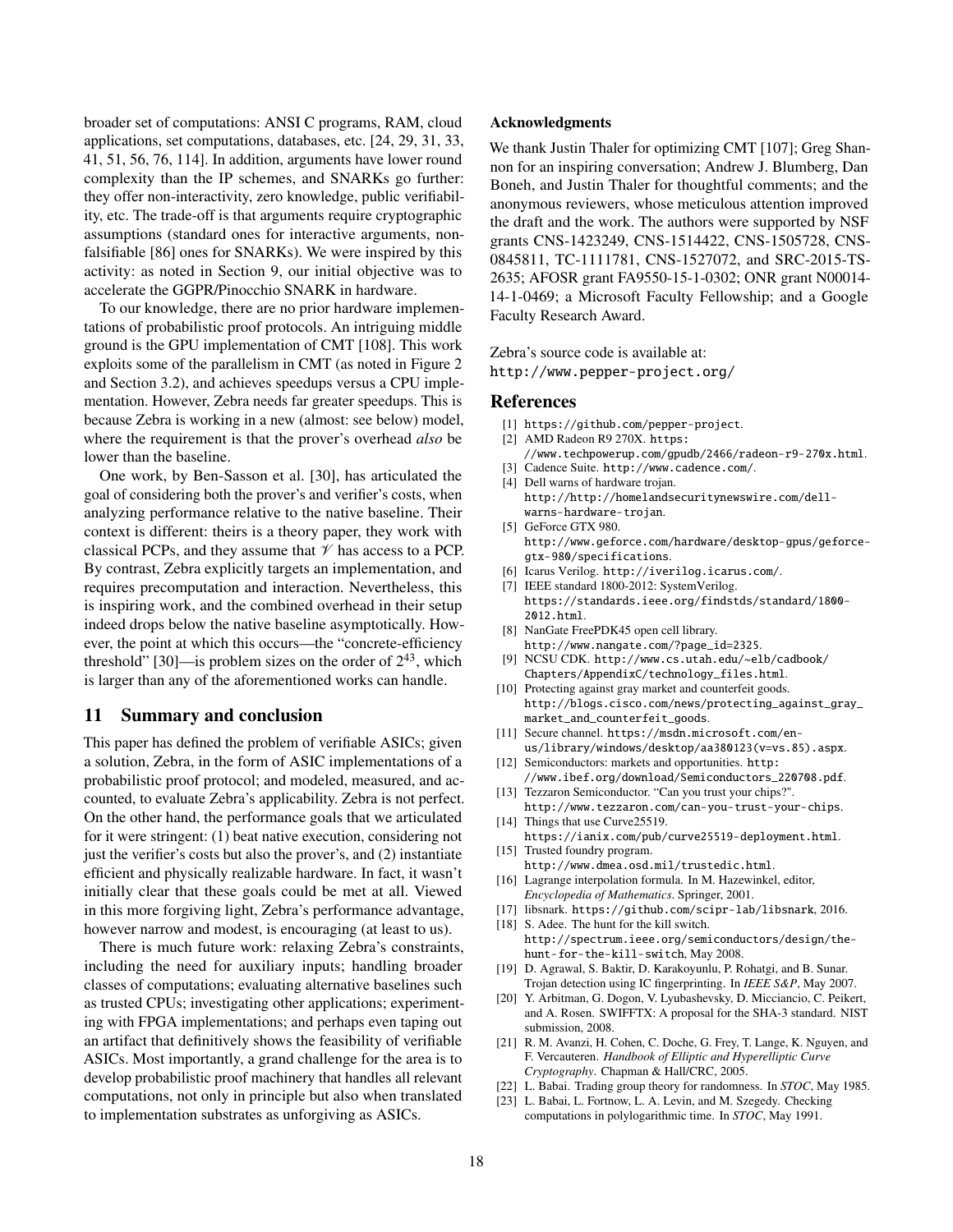- <span id="page-18-16"></span>[24] M. Backes, M. Barbosa, D. Fiore, and R. M. Reischuk. ADSNARK: Nearly practical and privacy-preserving proofs on authenticated data. In *IEEE S&P*, May 2015.
- <span id="page-18-17"></span>[25] M. Backes, D. Fiore, and R. M. Reischuk. Verifiable delegation of computation on outsourced data. In *ACM CCS*, Nov. 2013.
- <span id="page-18-3"></span>[26] M. Banga and M. S. Hsiao. A region based approach for the identification of hardware Trojans. In *HOST*, June 2008.
- <span id="page-18-33"></span>[27] C. Batten, A. Joshi, J. Orcutt, A. Khilo, B. Moss, C. Holzwarth, M. Popovic, H. Li, H. Smith, J. Hoyt, F. Kärtner, R. Ram, ´ V. Stojanović, and K. Asanović. Building manycore processor-to-DRAM networks with monolithic silicon photonics. In *IEEE HOTI*, Aug. 2008.
- <span id="page-18-47"></span>[28] G. T. Becker, F. Regazzoni, C. Paar, and W. P. Burleson. Stealthy dopant-level hardware trojans. In *CHES*, Aug. 2013.
- <span id="page-18-18"></span>[29] E. Ben-Sasson, A. Chiesa, C. Garman, M. Green, I. Miers, E. Tromer, and M. Virza. Decentralized anonymous payments from Bitcoin. In *IEEE S&P*, May 2014.
- <span id="page-18-48"></span>[30] E. Ben-Sasson, A. Chiesa, D. Genkin, and E. Tromer. On the concrete-efficiency threshold of probabilistically-checkable proofs. In *STOC*, June 2013.
- <span id="page-18-19"></span>[31] E. Ben-Sasson, A. Chiesa, D. Genkin, E. Tromer, and M. Virza. SNARKs for C: Verifying program executions succinctly and in zero knowledge. In *CRYPTO*, Aug. 2013.
- <span id="page-18-44"></span>[32] E. Ben-Sasson, A. Chiesa, E. Tromer, and M. Virza. Scalable zero knowledge via cycles of elliptic curves. In *CRYPTO*, Aug. 2014.
- <span id="page-18-20"></span>[33] E. Ben-Sasson, A. Chiesa, E. Tromer, and M. Virza. Succinct non-interactive zero knowledge for a von Neumann architecture. In *USENIX Security*, Aug. 2014.
- <span id="page-18-41"></span>[34] D. J. Bernstein. Curve25519: new Diffie-Hellman speed records. In *PKC*, Apr. 2006.
- <span id="page-18-0"></span>[35] S. Bhunia, M. Hsiao, M. Banga, and S. Narasimhan. Hardware Trojan attacks: threat analysis and countermeasures. *Proceedings of the IEEE*, 102(8):1229–1247, Aug. 2014.
- <span id="page-18-14"></span>[36] N. Bitansky, R. Canetti, A. Chiesa, and E. Tromer. From extractable collision resistance to succinct non-interactive arguments of knowledge, and back again. In *ITCS*, Jan. 2012.
- <span id="page-18-45"></span>[37] N. Bitansky, R. Canetti, A. Chiesa, and E. Tromer. Recursive composition and bootstrapping for SNARKs and proof-carrying data. In *STOC*, 2013.
- <span id="page-18-42"></span>[38] S. Blake-Wilson, N. Bolyard, V. Gupta, C. Hawk, and B. Moeller. Elliptic eurve cryptography (ECC) cipher suites for transport layer security (TLS), May 2006.
- <span id="page-18-11"></span>[39] G. Brassard, D. Chaum, and C. Crépeau. Minimum disclosure proofs of knowledge. *J. of Comp. and Sys. Sciences*, 37(2):156–189, Oct. 1988.
- <span id="page-18-29"></span>[40] B. Braun. Compiling computations to constraints for verified computation. UT Austin Honors thesis HR-12-10, Dec. 2012.
- <span id="page-18-21"></span>[41] B. Braun, A. J. Feldman, Z. Ren, S. Setty, A. J. Blumberg, and M. Walfish. Verifying computations with state. In *SOSP*, Nov. 2013.
- <span id="page-18-46"></span>[42] M. Bushnell and V. D. Agrawal. *Essentials of electronic testing for digital, memory and mixed-signal VLSI circuits*, volume 17. Springer Science & Business Media, 2000.
- <span id="page-18-32"></span>[43] D. Byrne, B. Kovak, and R. Michaels. Offshoring and price measurement in the semiconductor industry. In *Measurement Issues Arising from the Growth of Globalization*, Nov. 2009.
- <span id="page-18-28"></span>[44] L. Carloni, K. McMillan, and A. Sangiovanni-Vincentelli. Theory of latency-insensitive design. *IEEE TCAD*, 20(9):1059–1076, Sept. 2001.
- <span id="page-18-1"></span>[45] G. Carlson. Trusted foundry: the path to advanced SiGe technology. In *IEEE CSICS*, Nov. 2005.
- <span id="page-18-5"></span>[46] R. S. Chakraborty and S. Bhunia. HARPOON: an obfuscation-based SoC design methodology for hardware protection. *IEEE TCAD*, 28(10):1493–1502, Oct. 2009.
- <span id="page-18-4"></span>[47] R. S. Chakraborty, F. Wolff, S. Paul, C. Papachristou, and S. Bhunia. MERO: A statistical approach for hardware Trojan detection. In *CHES*, Sept. 2009.
- <span id="page-18-43"></span>[48] S. Checkoway, M. Fredrikson, R. Niederhagen, A. Everspaugh, M. Green, T. Lange, T. Ristenpart, D. J. Bernstein, J. Maskiewicz, and H. Shacham. On the practical exploitability of Dual EC in TLS

implementations. In *USENIX Security*, Aug. 2014.

- <span id="page-18-7"></span>[49] L. Chen and A. Avizienis. N-version programming: A fault-tolerance approach to reliability of software operation. In *Intl. Conf. on Fault Tolerant Computing*, June 1978.
- <span id="page-18-30"></span>[50] A. Chiesa and E. Tromer. Proof-carrying data and hearsay arguments from signature cards. In *ICS*, Jan. 2010.
- <span id="page-18-22"></span>[51] A. Chiesa, E. Tromer, and M. Virza. Cluster computing in zero knowledge. In *EUROCRYPT*, Apr. 2015.
- <span id="page-18-8"></span>[52] C. Christensen, S. King, M. Verlinden, and W. Yang. The new economics of semiconductor manufacturing. [http://spectrum.ieee.org/semiconductors/design/the](http://spectrum.ieee.org/semiconductors/design/the-new-economics-of-semiconductor-manufacturing)[new-economics-of-semiconductor-manufacturing](http://spectrum.ieee.org/semiconductors/design/the-new-economics-of-semiconductor-manufacturing).
- <span id="page-18-39"></span>[53] E.-Y. Chung, C.-I. Son, K. Bang, D. Kim, S.-M. Shin, and S. Yoon. A high-performance solid-state disk with double-data-rate NAND flash memory. arXiv:1502.02239, 2009.
- <span id="page-18-40"></span>[54] T. H. Cormen, C. E. Leiserson, R. L. Rivest, and C. Stein. *Introduction to Algorithms*. The MIT Press, 3rd edition, 2009.
- <span id="page-18-23"></span>[55] G. Cormode, M. Mitzenmacher, and J. Thaler. Practical verified computation with streaming interactive proofs. In *ITCS*, Jan. 2012.
- <span id="page-18-24"></span>[56] C. Costello, C. Fournet, J. Howell, M. Kohlweiss, B. Kreuter, M. Naehrig, B. Parno, and S. Zahur. Geppetto: Versatile verifiable computation. In *IEEE S&P*, May 2015.
- <span id="page-18-34"></span>[57] F. Doany. Power-efficient, high-bandwidth optical interconnects for high-performance computing. [http://www.hoti.org/hoti20/slides/Fuad\\_Doany\\_IBM.pdf](http://www.hoti.org/hoti20/slides/Fuad_Doany_IBM.pdf), 2012. IEEE HOTI Keynote.
- <span id="page-18-25"></span>[58] D. Fiore, R. Gennaro, and V. Pastro. Efficiently verifiable computation on encrypted data. In *ACM CCS*, Nov. 2014.
- <span id="page-18-26"></span>[59] M. Fredrikson and B. Livshits. ZØ: An optimizing distributing zero-knowledge compiler. In *USENIX Security*, Aug. 2014.
- <span id="page-18-15"></span>[60] R. Gennaro, C. Gentry, and B. Parno. Non-interactive verifiable computing: Outsourcing computation to untrusted workers. In *CRYPTO*, Aug. 2010.
- <span id="page-18-27"></span>[61] R. Gennaro, C. Gentry, B. Parno, and M. Raykova. Quadratic span programs and succinct NIZKs without PCPs. In *EUROCRYPT*, 2013.
- <span id="page-18-13"></span>[62] C. Gentry and D. Wichs. Separating succinct non-interactive arguments from all falsifiable assumptions. In *STOC*, June 2011.
- <span id="page-18-9"></span>[63] S. Goldwasser, Y. T. Kalai, and G. N. Rothblum. Delegating computation: Interactive proofs for muggles. *J. ACM*, 62(4):27:1–27:64, Aug. 2015. Prelim version STOC 2008.
- <span id="page-18-10"></span>[64] S. Goldwasser, S. Micali, and C. Rackoff. The knowledge complexity of interactive proof systems. *SIAM J. on Comp.*, 18(1):186–208, 1989.
- <span id="page-18-31"></span>[65] B. Grow, C.-C. Tschang, C. Edwards, and D. Burnsed. Dangerous fakes. *Business Week*, Oct. 2008.
- <span id="page-18-36"></span>[66] L. Henzen, P. Gendotti, P. Guillet, E. Pargaetzi, M. Zoller, and F. Gürkaynak. Developing a hardware evaluation method for SHA-3 candidates. In *CHES*. Aug. 2010.
- <span id="page-18-38"></span>[67] B. Hoefflinger. ITRS: The international technology roadmap for semiconductors. In *Chips 2020*. Springer, 2012.
- <span id="page-18-37"></span>[68] D. Hwang, K. Tiri, A. Hodjat, B. Lai, S. Yang, P. Shaumont, and I. Verbauwhede. AES-based security coprocessor IC in  $0.18 - \mu$ m CMOS with resistance to differential power analysis side-channel attacks. *IEEE JSSC*, 41(4):781–792, Apr. 2006.
- <span id="page-18-2"></span>[69] Top 13 foundries account for 91 percent of total foundry sales in 2013. [http://www.icinsights.com/news/bulletins/top-13](http://www.icinsights.com/news/bulletins/top-13-foundries-account-for-91-of-total-foundry-sales-in-2013/) [foundries-account-for-91-of-total-foundry-sales-in-](http://www.icinsights.com/news/bulletins/top-13-foundries-account-for-91-of-total-foundry-sales-in-2013/)[2013/](http://www.icinsights.com/news/bulletins/top-13-foundries-account-for-91-of-total-foundry-sales-in-2013/), Jan. 2014.
- <span id="page-18-6"></span>[70] F. Imeson, A. Emtenan, S. Garg, and M. V. Tripunitara. Securing computer hardware using 3D integrated circuit (IC) technology and split manufacturing for obfuscation. In *USENIX Security*, Aug. 2013.
- <span id="page-18-35"></span>[71] M. Immonen. Development of optical interconnect PCBs for high-speed electronic systems—fabricator's view. [http://www-03.ibm.com/procurement/proweb.nsf/](http://www-03.ibm.com/procurement/proweb.nsf/objectdocswebview/file2011+ibm+pcb+symposium+ttm/$file/ttm_optical+interconnect_ext.pdf) [objectdocswebview/file2011+ibm+pcb+symposium+ttm/](http://www-03.ibm.com/procurement/proweb.nsf/objectdocswebview/file2011+ibm+pcb+symposium+ttm/$file/ttm_optical+interconnect_ext.pdf) [\\$file/ttm\\_optical+interconnect\\_ext.pdf](http://www-03.ibm.com/procurement/proweb.nsf/objectdocswebview/file2011+ibm+pcb+symposium+ttm/$file/ttm_optical+interconnect_ext.pdf), 2011. IBM PCB Symposium 2011.
- <span id="page-18-12"></span>[72] Y. Ishai, E. Kushilevitz, and R. Ostrovsky. Efficient arguments without short PCPs. In *IEEE CCC*, June 2007.